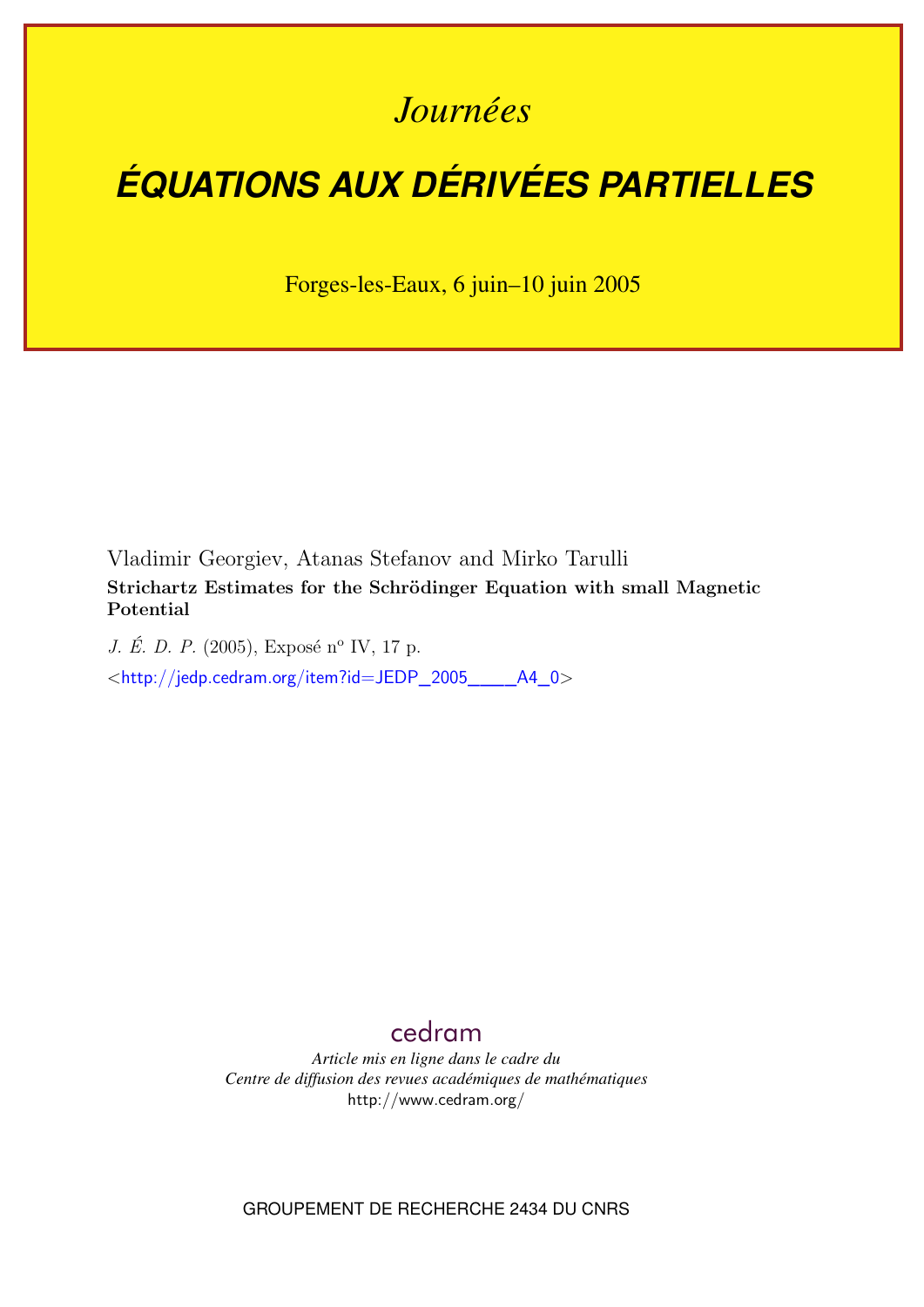<span id="page-1-0"></span>Journées *Équations aux dérivées partielles* Forges-les-Eaux, 6 juin–10 juin 2005 GDR 2434 [\(CNRS\)](http://www.cnrs.fr)

## Strichartz Estimates for the Schrödinger Equation with small Magnetic Potential

Vladimir Georgiev Atanas Stefanov Mirko Tarulli

#### **1. Introduction and statement of results**

In this work we study the dispersive properties of the Schrödinger equation

$$
\begin{cases} \partial_t u - i \Delta_A u = F(t, x), \quad t \in \mathbb{R}, \quad x \in \mathbb{R}^n \\ u(0, x) = f(x), \end{cases}
$$
 (1.1)

where

$$
\Delta_A = \sum_j (\partial_j + iA_j)^2 = \Delta + 2iA\nabla + idiv(A) - (\sum_j A_j^2)
$$

and

 $A = (A_1(t,x), \dots, A_n(t,x)), x \in \mathbb{R}^n, n \geq 3$  is a magnetic potential, such that  $A_i(t, x), j = 1, \dots, n$ , are real valued functions.

More precisely, we plan to establish Strichartz and smoothing estimates for (1.1), when the vector potential  $\vec{A}$  is small in certain sense. In fact, we aim at obtaining global scale invariant Strichartz and smoothing estimates, under appropriate scale invariant smallness assumptions on A.

In the "free" case  $A = 0$ , there exists vast literature on the subject. Introduce the mixed space-time norms

$$
||u||_{L_t^q L_x^r} = \left( \int_{\mathbb{R}} \left( \int_{\mathbb{R}^n} |u(t,x)|^r dx \right)^{q/r} dt \right)^{1/q}.
$$

We say that a pair of exponents  $(q, r)$  is Strichartz admissible, if  $2 \leq q, r \leq \infty$ ,  $2/q + n/r = n/2$  and  $(q, r, n) \neq (2, \infty, 2)$ . Then, by result of Strichartz, Ginibre-

V.G. and M.T. are partially supported by Research Training Network (RTN) HYKE, financed by the European Union, contract number : HPRN-CT-2002-00282. A.S. is supported in part by an NSF grant 0300511.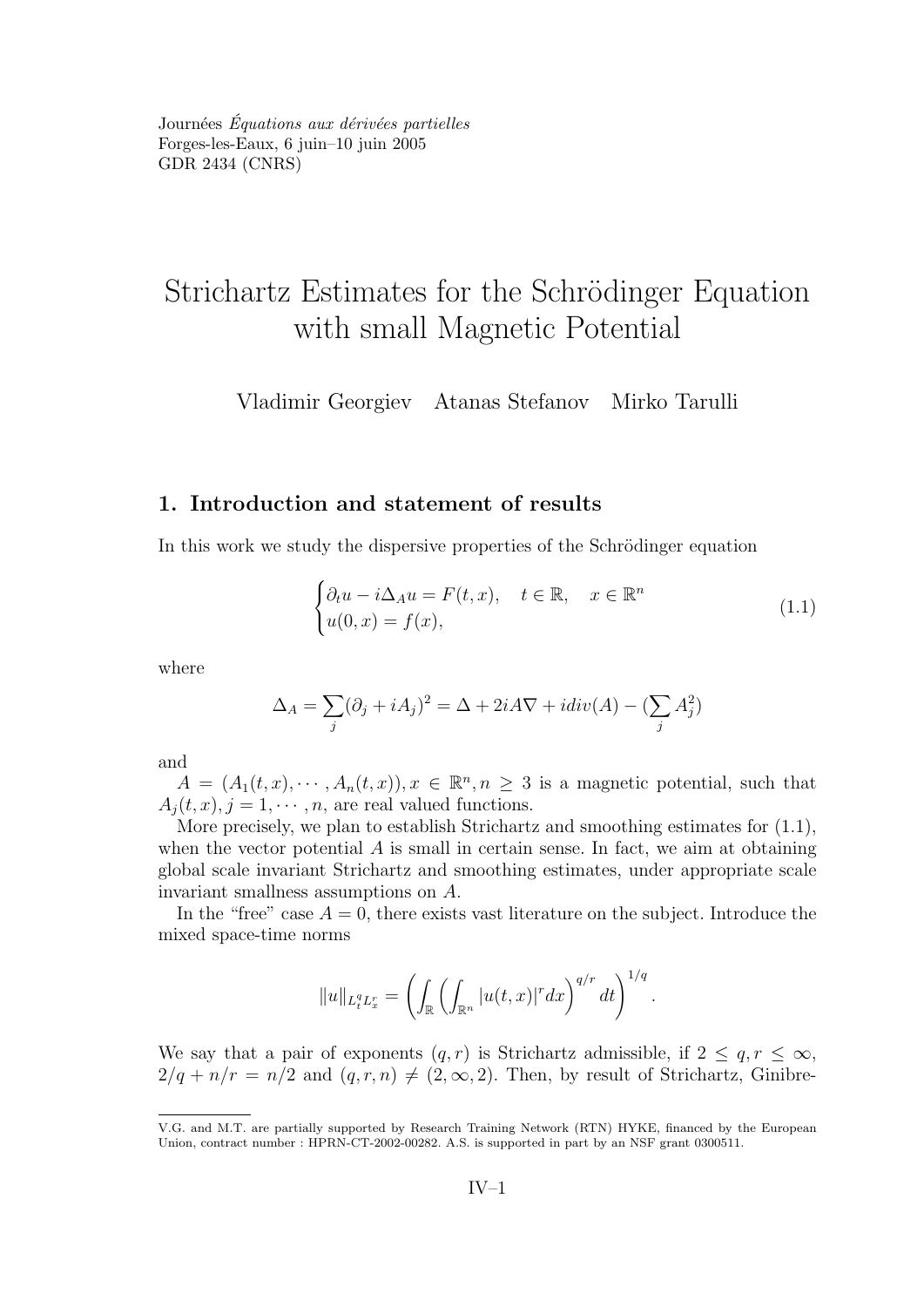<span id="page-2-0"></span>Velo, and Keel-Tao,

$$
||e^{it\Delta}f||_{L_t^q L_x^r} \le C||f||_{L^2}
$$
\n(1.2)

$$
\left\| \int e^{is\Delta} F(s, \cdot) ds \right\|_{L_x^2} \le C \|F\|_{L_t^{\tilde{q}'} L_x^{\tilde{r}'}} \tag{1.3}
$$

$$
\left\| \int_{0}^{t} e^{i(t-s)\Delta} F(s, \cdot) ds \right\|_{L_{t}^{q} L_{x}^{r}} \leq C \|F\|_{L_{t}^{\tilde{q}'} L_{x}^{\tilde{r}'}} ,\tag{1.4}
$$

where  $(\tilde{q}, \tilde{r})$  is another Strichartz admissible pair and  $q' = q/(q-1)$ . Note that for  $n \geq 3$  the set of admissible pairs  $(q, r)$  can be represented equivalently as  $(1/q, 1/r) \in$ AB, where AB is the segment with end points  $A(0, 1/2)$ ,  $B(1/2, 2n/(n-2))$  and we can rewrite the estimate (1.3) as

$$
\left\| \int e^{is\Delta} F(s,\cdot) ds \right\|_{L_x^2} \le C \left( \inf_{F = F_1 + F_2} \|F_1\|_{L_t^1 L_x^2} + \|F_2\|_{L_t^2 L_x^{2n/(n+2)}} \right). \tag{1.5}
$$

On the other hand, the smoothing estimates were established by Kenig-Ponce-Vega in the seminal paper, [\[11\]](#page-16-0), see also Ruiz-Vega [\[16\]](#page-16-0) . These were later extended to more general second order Schrödinger equations in [\[12\]](#page-16-0). Some possible scale and rotation invariant smoothing estimates similar to  $(1.2)$ ,  $(1.3)$  and  $(1.4)$  can be written as (see Corollary [1](#page-10-0) below )

$$
\sup_{m \in \mathbb{Z}} \left( 2^{-m/2} 2^{k/2} \left\| e^{it\Delta} f_k \right\|_{L_t^2 L^2(|x| \sim 2^m)} \right) \le C \|f_k\|_{L^2},\tag{1.6}
$$

$$
\left\| \int e^{is\Delta} F_k(s, \cdot) ds \right\|_{L^2_x} \le C \left( \sum_{m \in \mathbb{Z}} 2^{m/2} 2^{-k/2} \|F_k\|_{L^2_t L^2(|x| \sim 2^m)} \right). \tag{1.7}
$$

$$
\sup_{m\in\mathbb{Z}} \left( 2^{-m/2} 2^{k/2} \left\| \int_0^t e^{i(t-s)\Delta} F_k(s, \cdot) ds \right\|_{L_t^2 L^2(|x|\sim 2^m)} \right) \leq
$$
\n
$$
\leq C \left( \sum_{m\in\mathbb{Z}} 2^{m/2} 2^{-k/2} \|F_k\|_{L_t^2 L^2(|x|\sim 2^m)} \right),
$$
\n(1.8)

where k is any integer,  $\phi_k := P_k \phi$  is the  $k^{th}$  Littlewood-Paley piece of  $\phi$  (see Section [2.1](#page-5-0) below).

Motivated by these estimates, given any integer  $k \in \mathbb{Z}$  introduce the spaces  $Y_k$ , defined by the norms<sup>1</sup>

$$
\|\phi\|_{Y_k} = 2^{-k/2} \sum_m 2^{m/2} \|\phi_k\|_{L^2_t L^2(|x| \sim 2^m)}.
$$

<sup>&</sup>lt;sup>1</sup>The expressions  $\phi \to ||\phi||_{Y_k}$  are not faithfull norms, in the sense that may be zero, even for some  $\phi \neq 0$ . On the other hand, they satisfy all the other norm requirements and  $\phi \to (\sum_k ||\phi_k||^2_{Y_k})^{1/2}$ is a norm!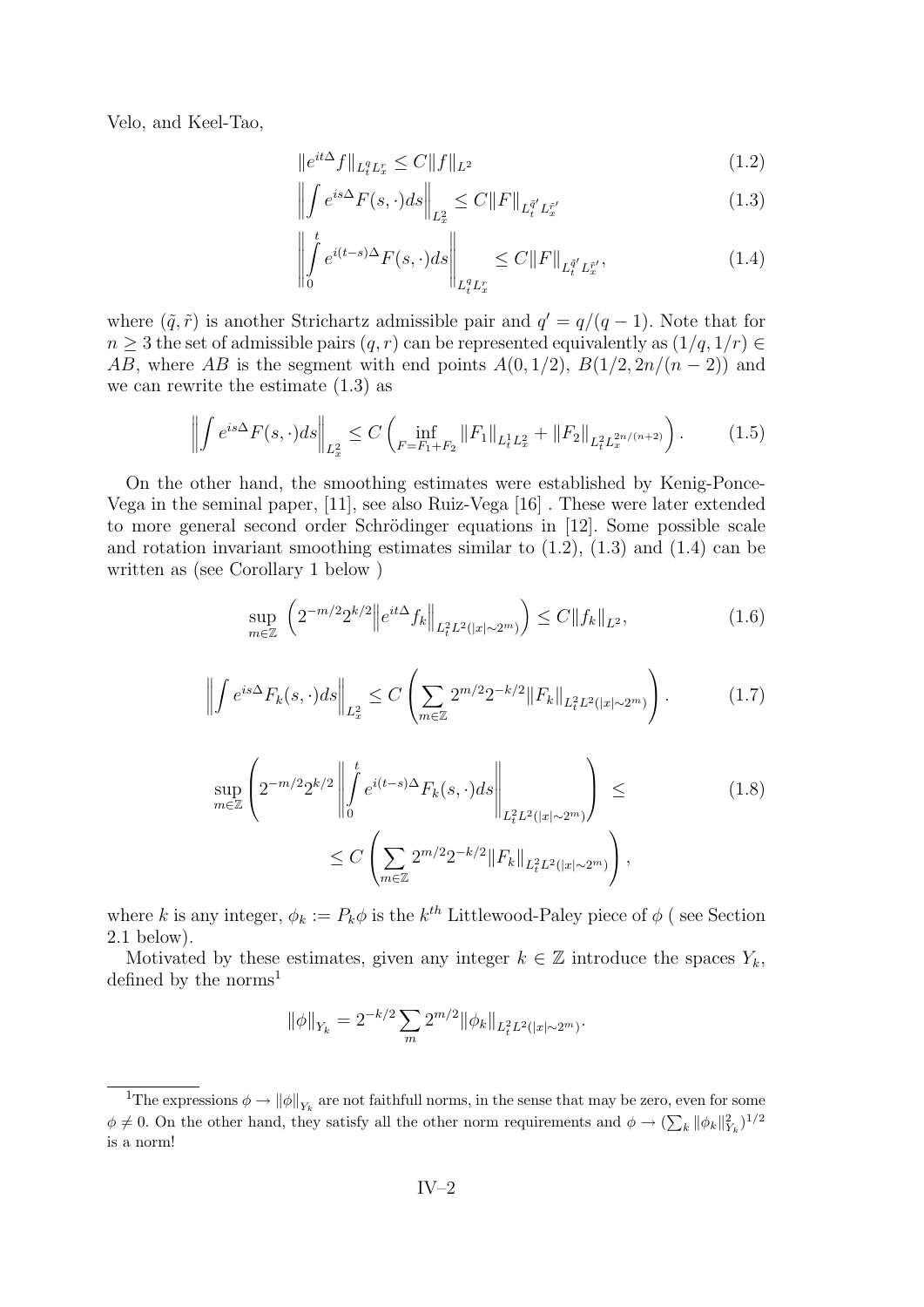<span id="page-3-0"></span>Now we can define the Banach spaces  $Y$  as a closure of the functions

$$
\phi(t, x) \in C_0^{\infty}(\mathbb{R} \times (\mathbb{R}^n \setminus 0))
$$

with respect to the norm

$$
\|\phi\|_{Y} := \left(\sum_{k} \|\phi\|_{Y_{k}}^{2}\right)^{1/2}.
$$
\n(1.9)

Its dual space Y' consists of tempered distributions  $S'(\mathbb{R} \times \mathbb{R}^n)$ , having finite norm

$$
\|\phi\|_{Y'} := \left(\sum_k \|\phi\|_{Y'_k}^2\right)^{1/2},\,
$$

where

$$
\|\phi\|_{Y'_k} = 2^{k/2} \sup_m 2^{-m/2} \|\phi_k\|_{L_t^2 L^2(|x| \sim 2^m)}.
$$

Then the smoothing estimates  $(1.6)$ ,  $(1.7)$  and  $(1.8)$  read

$$
\left\|e^{it\Delta}f\right\|_{Y'} \le C\|f\|_{L^2}, \quad \left\|\int e^{is\Delta}F(s,\cdot)ds\right\|_{L^2_x} \le C\|F\|_Y. \tag{1.10}
$$

$$
\left\| \int_{0}^{t} e^{i(t-s)\Delta} F(s, \cdot) ds \right\|_{Y'} \le C \|F\|_{Y}.
$$
\n(1.11)

Motivated by the Strichartz estimates and these Besov versions of "local smoothing" norms, introduce the spaces

$$
X = L_t^1 L_x^2 + L_t^2 L_x^{2n/(n+2)} + Y
$$

with norm

$$
||F||_X = \inf_{F = F^{(1)} + F^{(2)} + F^{(3)}} ||F^{(1)}||_{L^1_t L^2_x} + ||F^{(2)}||_{L^2_t L^{2n/(n+2)}} + ||F^{(3)}||_Y.
$$

The dual to X space is  $X'$  and the norm in this space is defined in similar way:

$$
\|\phi\|_{X'} := \left(\sum_k \|\phi\|_{X'_k}^2\right)^{1/2},\tag{1.12}
$$

where

$$
\|\phi\|_{X'_{k}} = \sup_{(q,r)\sim Str.} \|\phi_{k}\|_{L_{t}^{q}L_{x}^{r}} + 2^{k/2} \sup_{m} 2^{-m/2} \|\phi_{k}\|_{L_{t}^{2}L^{2}(|x|\sim 2^{m})}.
$$

The main result of this work is

IV–3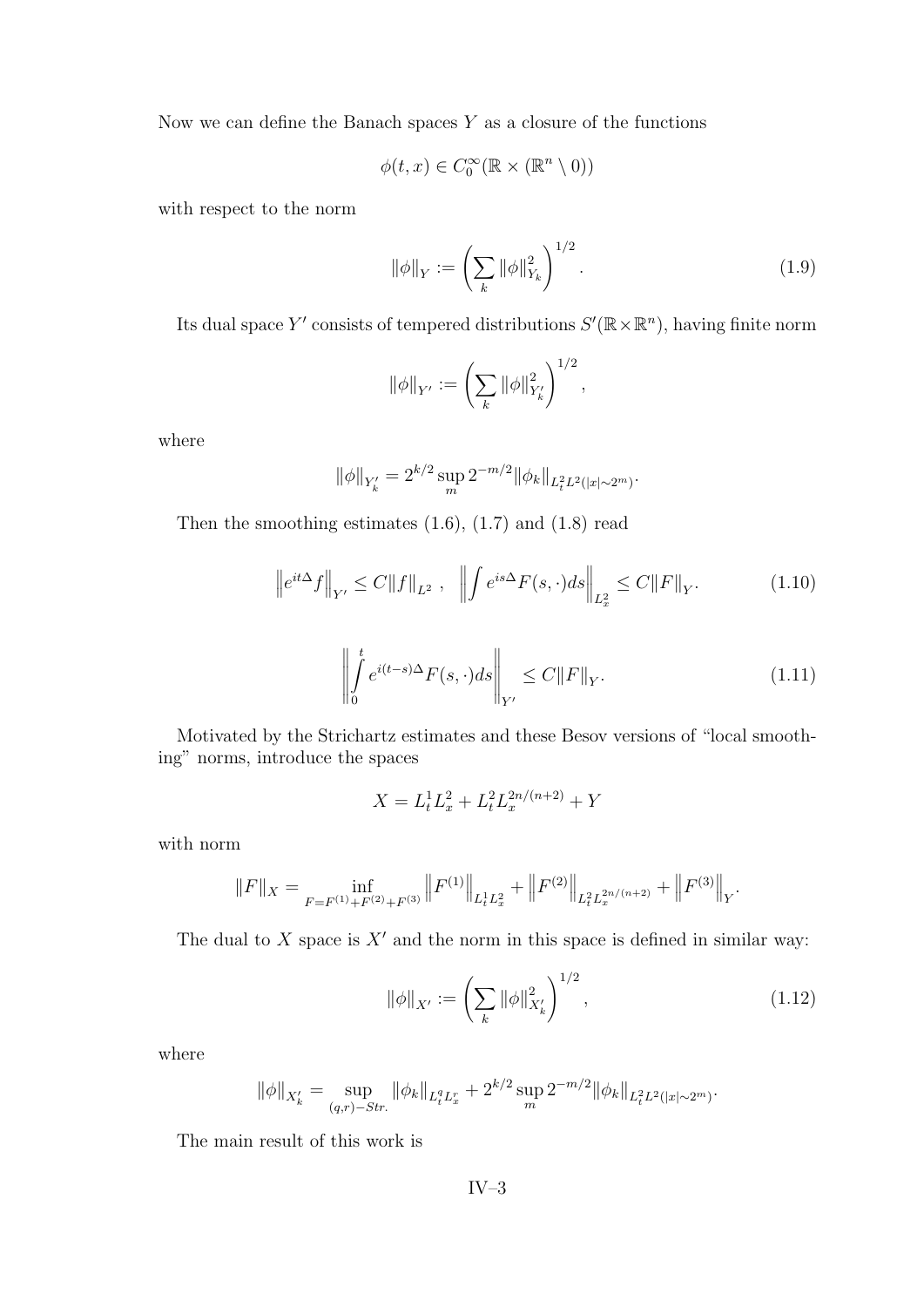<span id="page-4-0"></span>**Theorem 1.1.** *If*  $n \geq 3$ *, then one can find a positive number*  $\varepsilon > 0$  *so that for any (vector)* potential  $A = A(t, x)$  *satisfying* 

$$
\|\nabla A\|_{L^{\infty}L^{n/2}} + \sup_{k} \left(\sum_{m} 2^{m} \|A_{< k}\|_{L^{\infty}L^{\infty}(|x| \sim 2^{m})}\right) \leq \varepsilon,\tag{1.13}
$$

*there exists*  $C > 0$ , *such that for any*  $F(t, x) \in S(\mathbb{R} \times \mathbb{R}^n)$  *we have the estimate* 

$$
\left\| \int\limits_{t-s>0} e^{i(t-s)\Delta_A} F(s,\cdot) ds \right\|_{X'} \leq C \|F\|_X.
$$

*In particular, the solutions to* [\(1.1\)](#page-1-0) *satisfy the smoothing - Strichartz estimate*

$$
||u||_{X'} \lesssim ||f||_{L^2} + ||F||_X. \tag{1.14}
$$

**Remark 1.** *The estimate* (1.14) *implies various interesting inequalities. For example we have the classical Strichartz estimate*

$$
\sup_{(q,r)-Str.} \|u\|_{L^q L^r} \lesssim \|f\|_{L^2} + \inf_{F=F_1+F_2} \|F_1\|_{L^1_t L^2_x} + \|F_2\|_{L^2_t L^{2n/(n+2)}_x}
$$

*as well as the smoothing - Strichartz estimates*

$$
||u||_{Y'} \lesssim ||f||_{L^2} + \inf_{F = F_1 + F_2} ||F_1||_{L^1_t L^2_x} + ||F_2||_{L^2_t L^{2n/(n+2)}_x},
$$
  

$$
\sup_{(q,r) - Str.} ||u||_{L^q L^r} \lesssim ||f||_{L^2} + ||F||_Y.
$$

The main idea to prove this Theorem is to apply appropriate scale invariant estimate for the free Schrödinger equation involving Strichartz and smoothing type norms.

Estimates of this type have been obtained earlier in [\[15\]](#page-16-0) and [\[16\]](#page-16-0) with Strichartz type norms of the form  $||F||_{L_x^{2n/(n+2)}L_t^2}$ . Recently, we found (the authors are grateful to Luis Vega for pointing them this recent work) similar estimate in the work [\[9\]](#page-16-0) and this estimate has the form

$$
||D_x^{1/2} \int_0^t e^{i(t-s)\Delta} F(s, \cdot) ds||_{L_{x_1}^{\infty} L_{x'}^2 L_t^2} \le C ||F||_{L_t^2 L_x^{2n/(n+2)}}.
$$
 (1.15)

On one hand, this estimate can be used to derive the Strichartz estimate for the perturbed Schrödinger equation provided its (formally) "dual" version

$$
\left\| \int_{0}^{t} e^{i(t-s)\Delta} F(s, \cdot) ds \right\|_{L_{t}^{2} L_{x}^{2n/(n-2)}} \leq C \| D_{x}^{-1/2} F \|_{L_{x_{1}}^{1} L_{x'}^{2} L_{t}^{2}}.
$$
 (1.16)

is verified. We apply  $(1.16)$  and show that  $(1.14)$  is satisfied for the free Schrödinger equation. Once (1.14) is established for the free case we show that these estimates are stable under small magnetic perturbations satisfying (1.13).

*Acknowledgement:* The authors are grateful to Herbert Koch and Nickolay Tzvetkov for interesting discussions.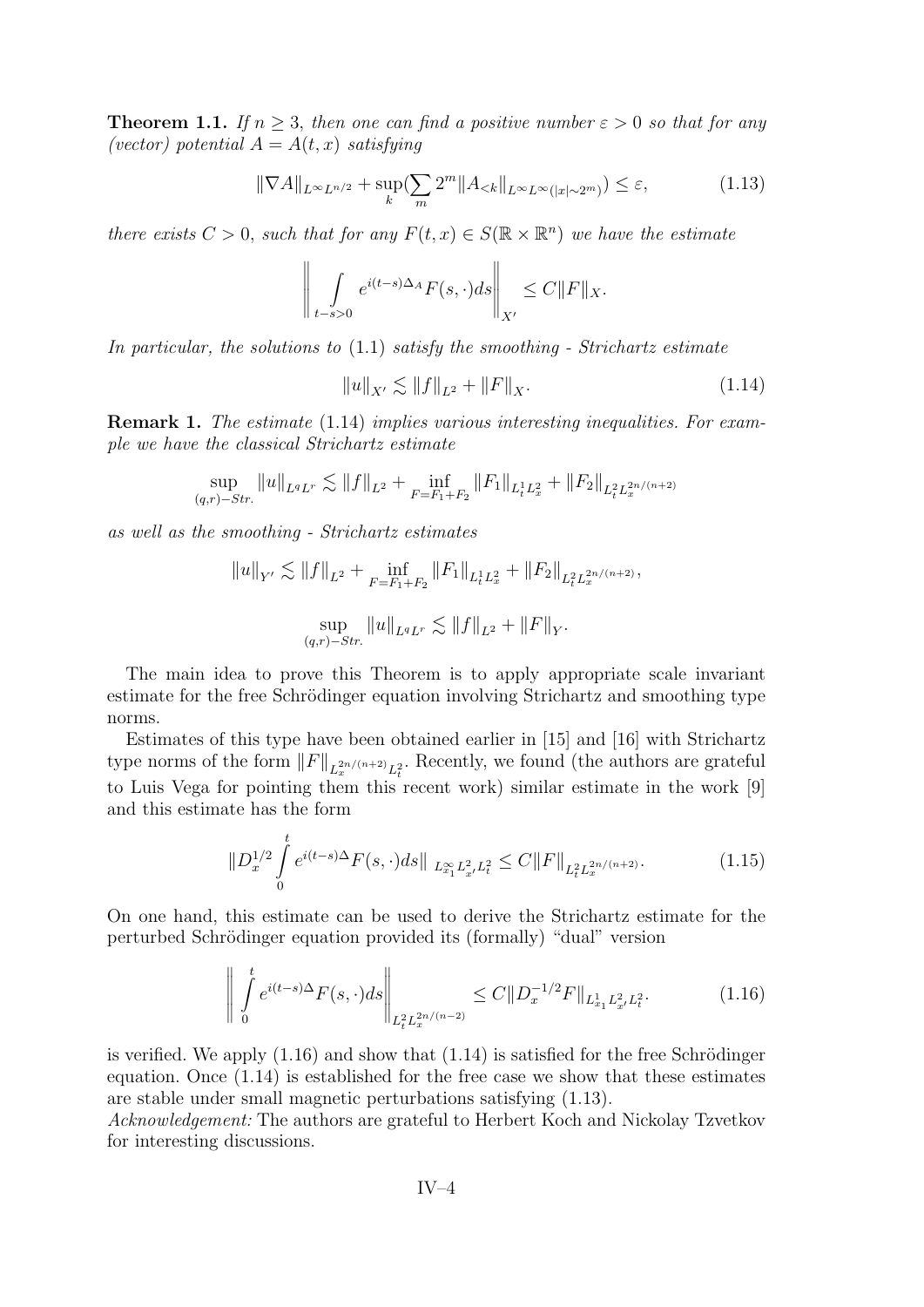#### <span id="page-5-0"></span>**2. Preliminaries**

#### **2.1. Fourier transform and Littlewood-Paley projections**

The  $k^{th}$  Littlewood-Paley projection is defined as a multiplier type operator by  $\widehat{P_k f}(\xi) = \varphi(2^{-k}\xi) \widehat{f}(\xi)$ , where  $\varphi$  is smooth, non - negative function, supported in the annulus  $1/2 \le |\xi| \le 2$  and  $\sum_{k \in \mathcal{Z}} (2^{-k}\xi) = 1$  for all  $\xi \ne 0$ . Note that the kernel of  $P_k$  is integrable, smooth and real valued for every k. In particular, it is bounded on every  $L^p: 1 \leq p \leq \infty$  and it commutes with differential operators. Another helpful observation is that for the differential operator  $D_x^s$  defined via the multiplier  $|\xi|^s$ , one has

$$
D_x^s P_k u = 2^{ks} \tilde{P}_k u,
$$

where  $\tilde{P}_k$  is given by the multipleir  $\tilde{\varphi}(2^{-k}\xi)$ , where  $\tilde{\varphi}(\xi) = \varphi(\xi)|\xi|^s$ . One can construct  $\varphi$  as follows: take a positive, decreasing, smooth away from zero function  $\chi : \mathbf{R}^1_+ \to \mathbf{R}^1_+$ , supported in  $\{\xi : 0 \leq \xi \leq 2\}$  and  $\chi(\xi) = 1$ ,  $\forall 0 \leq \xi \leq 1$ . Define  $\varphi(\xi) = \chi(\xi) - \chi(2\xi).$ 

We also consider  $P_{\leq k} := \sum_{l \leq k} P_l$ , which essentially restricts the Fourier transform to frequencies  $\lesssim 2^k$ .

Define also the function  $\psi(\xi) = \chi(\xi/4) - \chi(4\xi)$ . Note that  $\psi$  has similar support properties as  $\varphi$  and  $\psi(\xi)\varphi(\xi) = \varphi(\xi)$ . Thus, we may also define the operators  $Z_k$  by  $\widehat{Z_k f}(\xi) = \psi(2^{-k}\xi) \widehat{f}(\xi)$ . By the construction,  $Z_k P_k = P_k$  and  $Z_k = P_{k-2} + \ldots + P_{k+1}$ . Recall a version of the Calderón commutator estimate (see for example Lemma 2.1 in the work of Rodnianski and Tao, [\[14\]](#page-16-0)), which reads

$$
\|[P_k, f]g\|_{L^r} \leq C2^{-k} \|\nabla f\|_{L^q} \|g\|_{L^p},
$$

whenever  $1 \leq r, p, q \leq \infty$  and  $1/r = 1/q + 1/p$ .

Also of interest will be the properties of products under the action of  $P_k$ . Starting with the relations

$$
P_k(fg) = \sum_{\ell,m} P_k(f_\ell g_m),
$$

$$
P_k(f_\ell g_m) = \int_{\mathbf{R}^n} \int_{\mathbf{R}^n} P_k(\xi) P_\ell(\xi - \eta) \hat{f}(\xi - \eta) P_m(\eta) \hat{g}(\eta) e^{2\pi i x \cdot \xi} d\xi d\eta,
$$

we exploit the property supp  $P_k(\xi) \subseteq \{2^{k-1} \leq |\xi| \leq 2^{k+1}\}\$  and see that the sum can be restricted to the set

$$
\{ |\ell - m| \ge 2 + N_0, \, |\max(\ell, m) - k| \le 3 \} \cup \{ |\ell - m| \le 1 + N_0, \, k \le \max(\ell, m) + 3 \},
$$

where  $N_0 \geq 1$  is arbitrary number. This domain can be enlarged slightly using the inequality  $\max(\ell, m) \leq \ell + 1 + N_0$  provided  $|\ell - m| \leq 1 + N_0$ . So we can restrict the sum over the union of the following sets (the first two are disjoint for  $N_0 \geq 5$ , while the third one can overlap with them)

$$
\{m \le k - N_0 + 1, \ |\ell - k| \le 3\}, \{\ell \le k - N_0 + 1, \ |m - k| \le 3\}
$$

and

$$
\{ |\ell - m| \le 1 + N_0, \ \ell \ge k - N_0 - 4 \}.
$$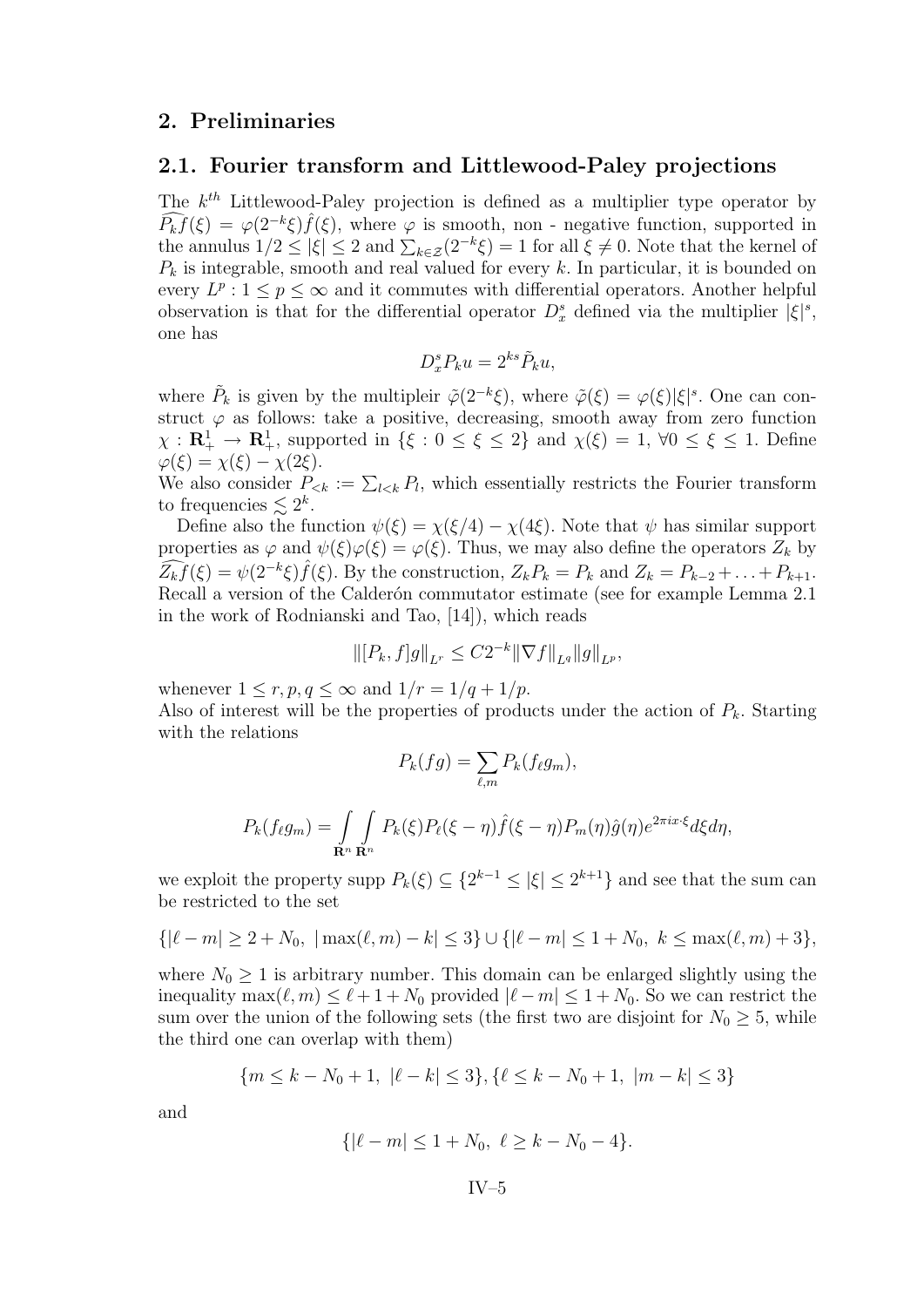<span id="page-6-0"></span>In conclusion, for any two (Schwartz ) functions  $f, g$  we have the pointwise estimate

$$
|P_k(fg)(x)| \leq \sum_{l \geq k - N_0 - 4} \sum_{|m - \ell| \leq 1 + N_0} |P_k(f_l g_m)(x)| +
$$
  
+ 
$$
|P_k(f_{\leq k - N_0 + 1} g_{k-3 \leq \cdot \leq k+3})(x)| +
$$
  
+ 
$$
|P_k(f_{k-3 \leq \cdot \leq k+3} g_{\leq k-N_0 + 1})(x)|
$$

Taking for determinacy  $N_0 = 7$ , we get

$$
|P_k(fg)(x)| \le |f_{\le k-6}(x)g_k(x)| + |[P_k, f_{\le k-6}]g_{k-3 \le k+3}(x)| +
$$
  
+|P\_k(f\_{k-3 \le k+3} g\_{\le k-6})(x)| + 
$$
\sum_{l \ge k-11} \sum_{|m-\ell| \le 8} |P_k(f_l g_m)(x)|
$$

In particular, we need an appropriate (product like!) expression for  $P_k(A\nabla u)$ . The main term is clearly when  $\nabla u$  is in high frequency mode, while A is low frequency. More precisely, according to our considerations above,

$$
P_k(A\nabla u) = A_{\leq k-6} \nabla u_k + E^k,
$$

where  $E^k(x)$  satisfies the pointwise estimate

$$
|E^{k}(x)| \le |[P_{k}, A_{\le k-6}] \nabla u_{k-3 \le k+3}(x)| +
$$
  

$$
\sum_{l \ge k-11} \sum_{|m-\ell| \le 8} |P_{k}(A_{l} \cdot \nabla u_{m})(x)| + |P_{k}(A_{k-3 \le k+3} \cdot \nabla u_{\le k-6})(x)|
$$
 (2.1)

Note that in terms of  $L^p$  behavior and Littlewood-Paley theory, one treats these error terms as if they were in the form  $(\partial_x A)u$ .

#### **2.2. Besov spaces versions of the "local smoothing space"**

The space Y was introduced as the closure of  $S(\mathbb{R} \times \mathbb{R}^n)$  with respect to the norm in  $(1.9)$ , where

$$
\|\phi\|_{Y_k} = 2^{k/2} \sum_m 2^{-m/2} \|P_k \phi\|_{L_t^2 L^2(|x| \sim 2^m)}.
$$
\n(2.2)

We can replace  $||F||_{L^2(|x|\sim 2^m)}$  by the comparable expression  $||\varphi(2^{-m}\cdot)F||_{L^2}$ . This will be done frequently (and without much discussions) in the sequel in order to make use of the Plancherel's theorem, which is of course valid only in the global  $L^2$  space. We mention also that the norm  $\|\phi\|_Y$  is scale invariant for rescale factors any diadic number.

We show that the the "local smoothing space" defined as a closure of Schwartz functions  $\phi$  with respect to the "local smoothing norms"

$$
\sum_{m} 2^{m/2} \|D_x^{-1/2}\phi(t,x)\|_{L_t^2 L^2(|x| \sim 2^m)}
$$

can be embedded in Y.

 $IV-6$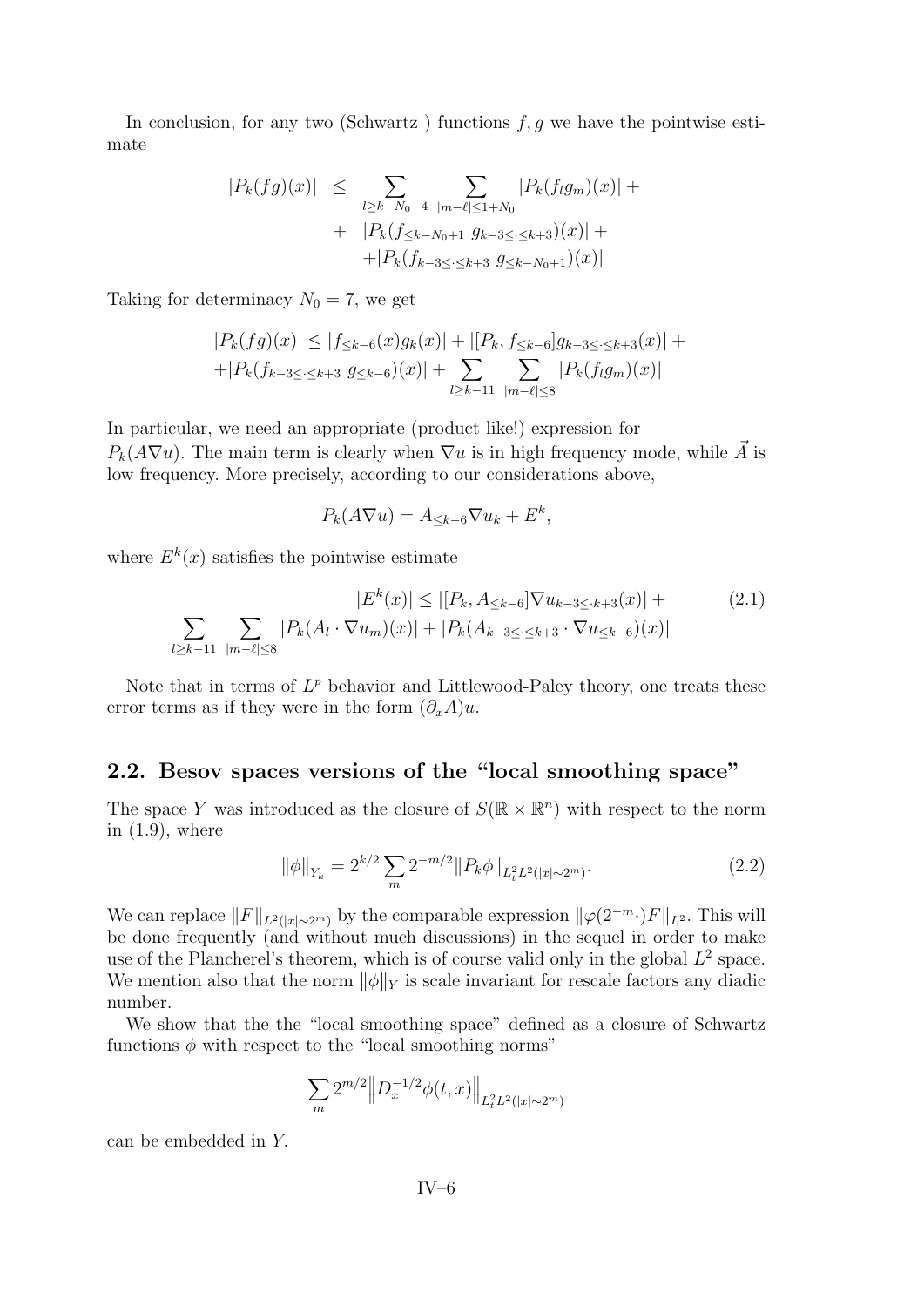<span id="page-7-0"></span>**Lemma 2.1.** *There is a constant*  $C = C(n)$ *, so that for every Schwartz function*  $\phi$ *we have*

$$
\|\phi\|_{Y} \le C \sum_{m} 2^{m/2} \left\| D_x^{-1/2} \phi(t, x) \right\|_{L_t^2 L^2(|x| \sim 2^m)}.
$$
\n(2.3)

*Proof.* Taking into account the definition of the space  $Y$ , it is sufficient to establish the estimate

$$
\|\phi\|_{Y_k} \le C \sum_m 2^{m/2} \|D_x^{-1/2}\phi_k(t,x)\|_{L_t^2 L^2(|x| \sim 2^m)}
$$

for any integer k. Using the scale invariance of the estimate we see that we lose no generality taking  $k = 0$ . Thus, we have to verify the estimate

$$
\sum_{m} 2^{m/2} \left\| \varphi(2^{-m} \cdot) P_0 \phi \right\|_{L_t^2 L_x^2} \le C \sum_{m} 2^{m/2} \left\| \varphi(2^{-m} \cdot) D_x^{-1/2} \phi_0(t, x) \right\|_{L_t^2 L_x^2}.
$$

Since

$$
P_0 \phi = \sum_{|k| \le 2} P_0 D_x^{1/2} D_x^{-1/2} P_k \phi = \sum_{|k| \le 2} \sum_{\ell \in \mathbb{Z}} \tilde{P}_0 \varphi(2^{-\ell} \cdot) D_x^{-1/2} P_k \phi,
$$

we can apply the triangle inequality, and reduce the proof to the following estimate

$$
\begin{split} \sum_{m} 2^{m/2} \sum_{\ell \in \mathbb{Z}} \left\| \varphi(2^{-m} \cdot) \tilde{P}_0 \varphi(2^{-\ell} \cdot) D_x^{-1/2} P_k \phi \right\|_{L_t^2 L_x^2} \leq \\ \leq C \sum_{\ell} 2^{\ell/2} \left\| \varphi(2^{-\ell} \cdot) D_x^{-1/2} \phi_k(t,x) \right\|_{L_t^2 L_x^2}, \end{split}
$$

where  $k \in \mathbb{Z}, |k| \leq 2$ . This estimate follows easily from

$$
\left\|\varphi(2^{-m}\cdot)\widetilde{P}_0\varphi(2^{-\ell}\cdot)f\right\|_{L^2_x} \le C\|f\|_{L^2_x},\tag{2.4}
$$

$$
\left\|\varphi(2^{-m}\cdot)\tilde{P}_0\varphi(2^{-\ell}\cdot)f\right\|_{L^2_x} \le C2^{-m} \|f\|_{L^2_x}, \ m \ge \ell+2
$$
\n(2.5)

and the obvious observation that

$$
\sum_{m \leq \ell+1} 2^{m/2} + \sum_{m \geq \ell+2} 2^{m/2} 2^{-m} \lesssim 2^{\ell/2}.
$$

The estimate (2.4) is obvious, while the proof of (2.5) follows from

$$
\varphi(2^{-m}\cdot)\widetilde{P}_0\varphi(2^{-\ell}\cdot)f = [\varphi(2^{-m}\cdot),\widetilde{P}_0]\varphi(2^{-\ell}\cdot)f, \ m \ge \ell+2
$$

and the Calderón estimate

$$
\left\| [\varphi(2^{-m} \cdot), \tilde{P}_0] g \right\|_{L^2_x} \le C 2^{-m} \| g \|_{L^2_x}.
$$

This completes the proof of the Lemma.

**Remark 2.** *Note that the argument in the proof of this lemma implies also the estimates*

$$
||P(D)f_k||_Y \lesssim ||f_k||_Y = ||f||_{Y_k}, \ \forall k \in \mathbb{Z}
$$
\n(2.6)

*for any pseudodiferential operator with symbol*  $P(\xi) \in C_0^{\infty}(\mathbb{R}^n)$ .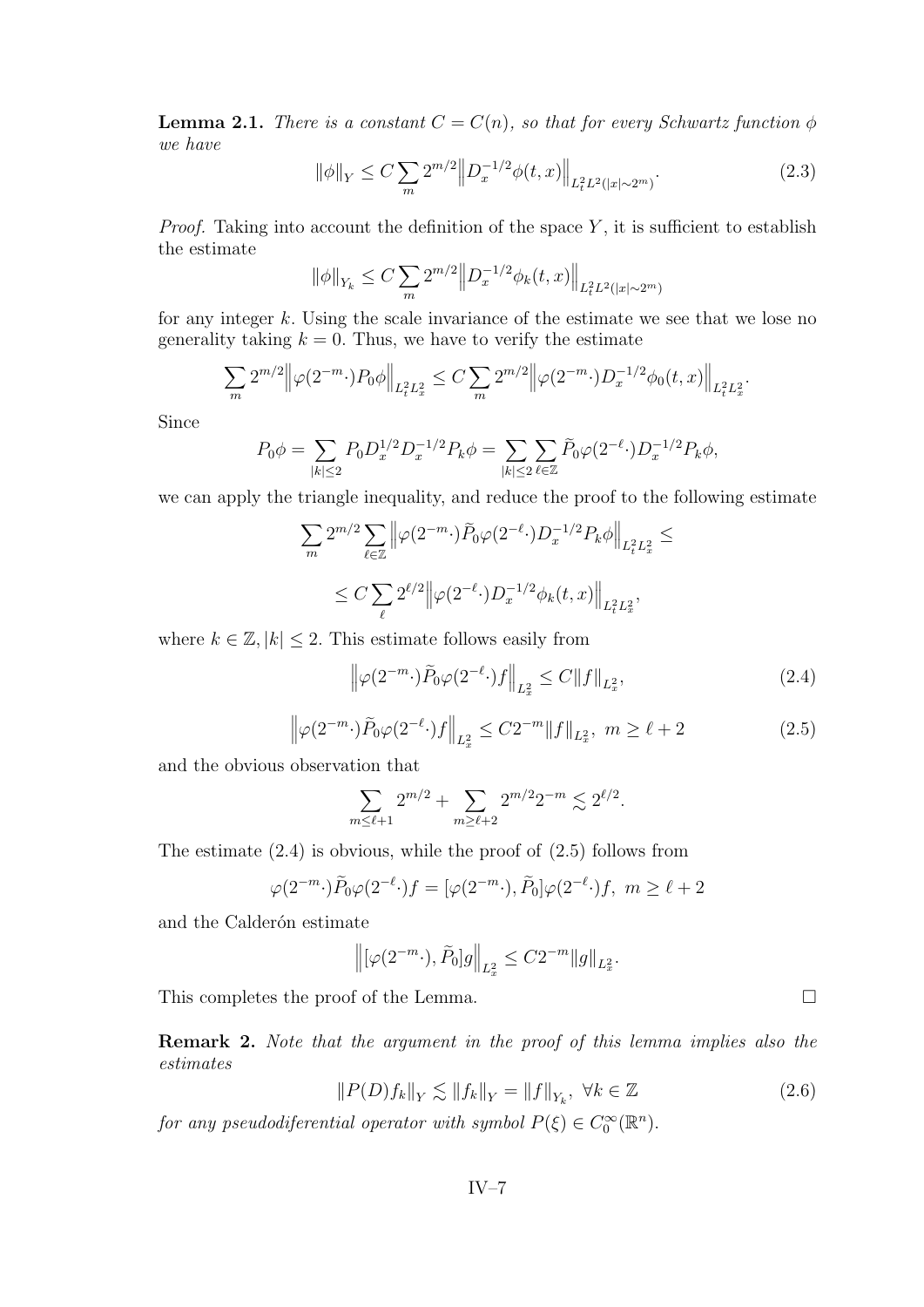<span id="page-8-0"></span>We have also the estimate (dual to [\(2.3\)](#page-7-0))

**Lemma 2.2.** *There is a constant*  $C = C(n)$ *, so that for every Schwartz function*  $\phi \in Y'$ , we have

$$
\sup_{m} 2^{-m/2} \| D_x^{1/2} \phi(t, x) \|_{L_t^2 L^2(|x| \sim 2^m)} \le C_n \| \phi \|_{Y'}.
$$
\n(2.7)

**Remark 3.** *Some generalizations of the previous two Lemmas can be seen in Theorem 1.6 and Theorem 1.7 in* [\[6\]](#page-16-0)*.*

#### **3.** Estimates for the bilinear form  $Q(F, G)$

The sesquilinear form

$$
Q(F,G) = \int \int_{t>s} \langle e^{i(t-s)\Delta} F(s), G(t) \rangle_{L^2(\mathbb{R}^n)} ds dt
$$

was used in [\[13\]](#page-16-0) to derive Strichartz estimates (with endpoint) and this estimates can be expressed in terms of Q

$$
|Q(F,G)| \le C ||F||_{L_t^{q'_1} L_x^{r'_1}} ||G||_{L_t^{q'_2} L_x^{r'_2}},
$$
\n(3.1)

for all Strichartz pairs  $(q_1, r_1)$ ,  $(q_2, r_2)$ .

We have the following estimate that can be obtained by applying Lemma 3 from the work of Ionescu-Kenig [\[9\]](#page-16-0).

**Theorem 3.1.** *There exists a constant*  $C = C(n)$  *so that for any integer* k, any  $F(t, x) \in S(\mathbb{R} \times \mathbb{R}^n)$  and  $G(t, x) \in S(\mathbb{R} \times \mathbb{R}^n)$ 

$$
|Q(F_k, G_k)| \le C \left( \sum_{m \in \mathbb{Z}} 2^{m/2} 2^{-k/2} ||\varphi(2^{-m} \cdot) F_k||_{L_t^2 L_x^2} \right) ||G_k||_{L_t^2 L_x^{2n/(n+2)}}.
$$
 (3.2)

We have also the following energy-smoothing estimate.

**Theorem 3.2.** *There exists a constant*  $C = C(n)$  *so that for any integer* k, any  $F(t, x) \in S(\mathbb{R} \times \mathbb{R}^n)$  and  $G(t, x) \in S(\mathbb{R} \times \mathbb{R}^n)$ 

$$
|Q(F_k, G_k)| \le C \left( \sum_{m \in \mathbb{Z}} 2^{m/2} 2^{-k/2} ||\varphi(2^{-m} \cdot) F_k||_{L_t^2 L_x^2} \right) ||G_k||_{L_t^1 L_x^2}.
$$
 (3.3)

Before proving these Theorems, we recall some of the smoothing estimates used in this work.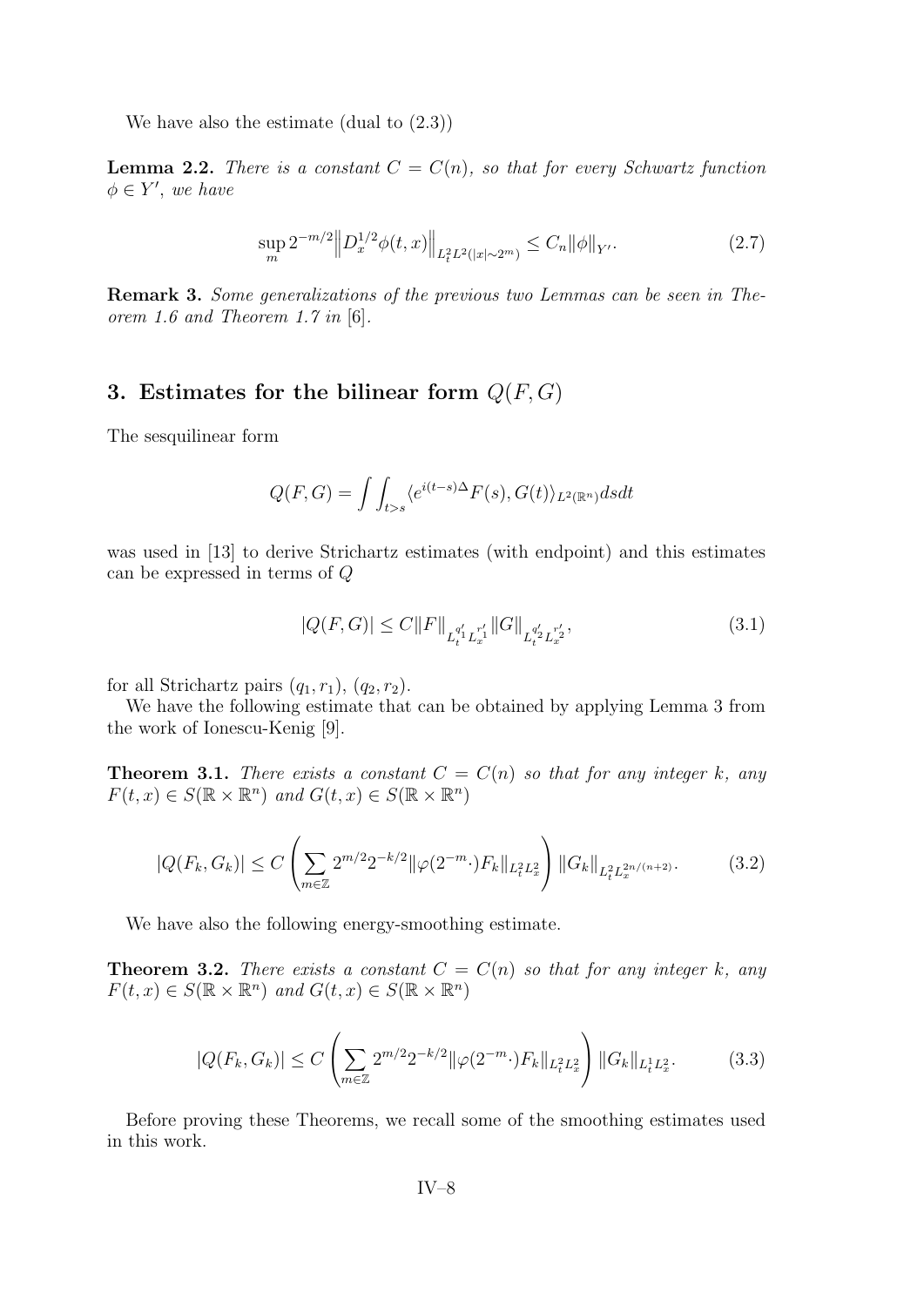#### **3.1. Estimates in the local smoothing space**

For  $n = 1$  we have the following smoothing estimates (see Kenig, Ponce, Vega [\[10\]](#page-16-0))

$$
2^{k/2} \|e^{-it\Delta} f_k\|_{L_x^{\infty} L_\gamma^2} \le C \|f_k\|_{L^2},\tag{3.4}
$$

$$
2^{k/2} \left\| \int_{s\n(3.5)
$$

as well as

$$
2^{k/2} \left\| \int_{\gamma} e^{-it\Delta} F_k(t) dt \right\|_{L^2} \le C \|F_k\|_{L^1_x L^2_{\gamma}}
$$
 (3.6)

for any interval  $\gamma \subseteq \mathbb{R}_t$ . Here  $C > 0$  is a constant independent of  $f, F, \gamma$ .

For  $n > 1$  we may assume

$$
\text{supp} \ \hat{f}(\xi) \subseteq \{ |\xi'| \le \xi_1/10, \ \xi' = (\xi_2, \cdots, \xi_n) \}. \tag{3.7}
$$

Then we have the representation

$$
\left(e^{-it\Delta}f\right)(x_1, x') =
$$
\n
$$
= c \int_{\mathbb{R}^{n-1}} \int_{\mathbb{R}^{n-1}} e^{it|\xi'|^2 + i(x'-y')\xi'} \left(e^{-it\Delta_1}f\right)(x_1, y') d\xi' dy',
$$
\n
$$
(3.8)
$$

where  $\Delta_1 = \partial_{x_1}^2$ .

This representation and one dimensional estimates (3.4), (3.5) and (3.6) lead to the following.

**Lemma 3.1.** *There exists a constant* C *depending only on the dimension, so that for any*  $f \in S(\mathbb{R}^n)$ ,  $F \in S(\mathbb{R} \times \mathbb{R}^n)$ , *satisfying* (3.7) *and* 

$$
\text{supp}_{\xi} \ \hat{F}(t,\xi) \subseteq \{ |\xi'| \le \xi_1/10, \ \xi' = (\xi_2, \cdots, \xi_n) \} \tag{3.9}
$$

*we have*

$$
2^{k/2} \|e^{-it\Delta} f_k\|_{L^{\infty}_{x_1} L^2_{x'} L^2_{\gamma}} \le C \|f_k\|_{L^2_{x'} L^2_{x_1}} \tag{3.10}
$$

$$
2^{k/2} \left\| \int_{s
$$

*and*

$$
2^{k/2} \left\| \int_{\gamma} e^{-it\Delta} F_k(t) dt \right\|_{L^2_{x_1} L^2_{x'}} \le C \|F_k\|_{L^1_{x_1} L^2_{x'} L^2_{\gamma}}
$$
(3.12)

*for any interval*  $\gamma \subseteq \mathbb{R}_t$ .

Applying the Hölder inequalities

$$
\|g\|_{L^1_{x_1}} \lesssim \sum_{m \in \mathbb{Z}} 2^{m/2} \|g\|_{L^2_{x_1}(|x| \sim 2^m)}, \ \sup_{m \in \mathbb{Z}} 2^{-m/2} \|g\|_{L^2_{x_1}(|x| \sim 2^m)} \le \|g\|_{L^\infty_{x_1}},
$$

we obtain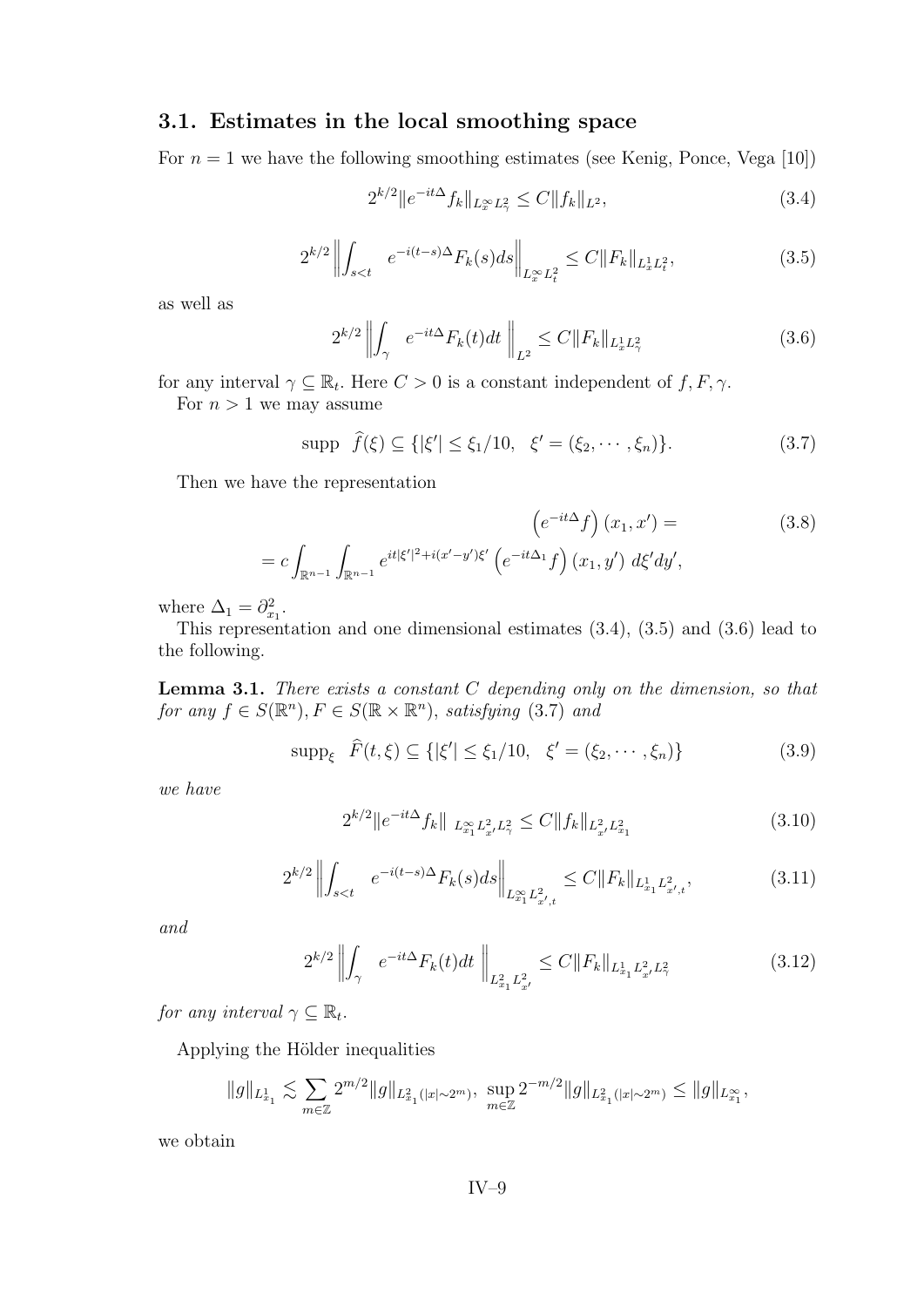<span id="page-10-0"></span>**Corollary 1.** *The smoothing estimates* [\(1.6\)](#page-2-0)*,* [\(1.7\)](#page-2-0)*,* [\(1.8\)](#page-2-0) *are satisfied.*

By Corollary 1 one gets

$$
|Q(F_k, G_k)| \le C_n \left(\sum_m 2^{-k/2} 2^{m/2} \|F_k\|_{L_t^2 L^2(|x| \sim 2^m)}\right) \times \left(\sum_m 2^{-k/2} 2^{m/2} \|G_k\|_{L_t^2 L^2(|x| \sim 2^m)}\right) \tag{3.13}
$$

After this prepartion, we turn to

#### **3.2. Proof of Theorem [3.1:](#page-8-0) Bilinear smoothing-Strichartz estimate**

The estimate [\(3.2\)](#page-8-0) is scale invariant and for this we can take  $k = 0$ . We have the relation

$$
Q(F,G) = \int \int_{\mathbb{R}^2} \langle e^{i(t-s)\Delta} F(s), G(t) \rangle_{L^2(\mathbb{R}^n)} ds dt -
$$

$$
- \int \int_{t
$$

For the form

$$
Q_0(F,G) = \left\langle \int_{\mathbb{R}} ds \ e^{-is\Delta} F(s), \int_{\mathbb{R}} dt \ e^{-it\Delta} G(t) \right\rangle_{L^2(\mathbb{R}^n)}
$$

we can apply the Cauchy inequality and via [\(1.3\)](#page-2-0) and [\(1.7\)](#page-2-0) we get

$$
|Q_0(F_0, G_0)| \le C \left( \sum_{m \in \mathbb{Z}} 2^{m/2} ||\varphi(2^{-m} \cdot) F_0||_{L_t^2 L_x^2} \right) ||G_0||_{L_t^2 L_x^{2n/(n+2)}}.
$$

Hence it remains to evaluate the form

$$
Q^*(F,G) = \int \int_{t
$$

and verify the inequality

$$
|Q^*(F_0, G_0)| \le C \left( \sum_{m \in \mathbb{Z}} 2^{m/2} \|\varphi(2^{-m} \cdot) F_0\|_{L_t^2 L_x^2} \right) \|G_0\|_{L_t^2 L_x^{2n/(n+2)}}. \tag{3.14}
$$

To prove  $(3.14)$  it is sufficient to consider F with

$$
\text{supp}_{\xi} \ \hat{F}(t,\xi) \subseteq \{ |\xi'| \le \xi_1/10, \ \xi' = (\xi_2, \cdots, \xi_n) \}. \tag{3.15}
$$

Also, note that

$$
Q^*(F, G) = \int_{\mathbb{R} \times \mathbb{R}^n} F(s, y) \overline{u(s, y)} ds dy,
$$

where u is a solution to the free Schrödinger equation  $i\partial_t u + \Delta u = G$  having initial data identically 0.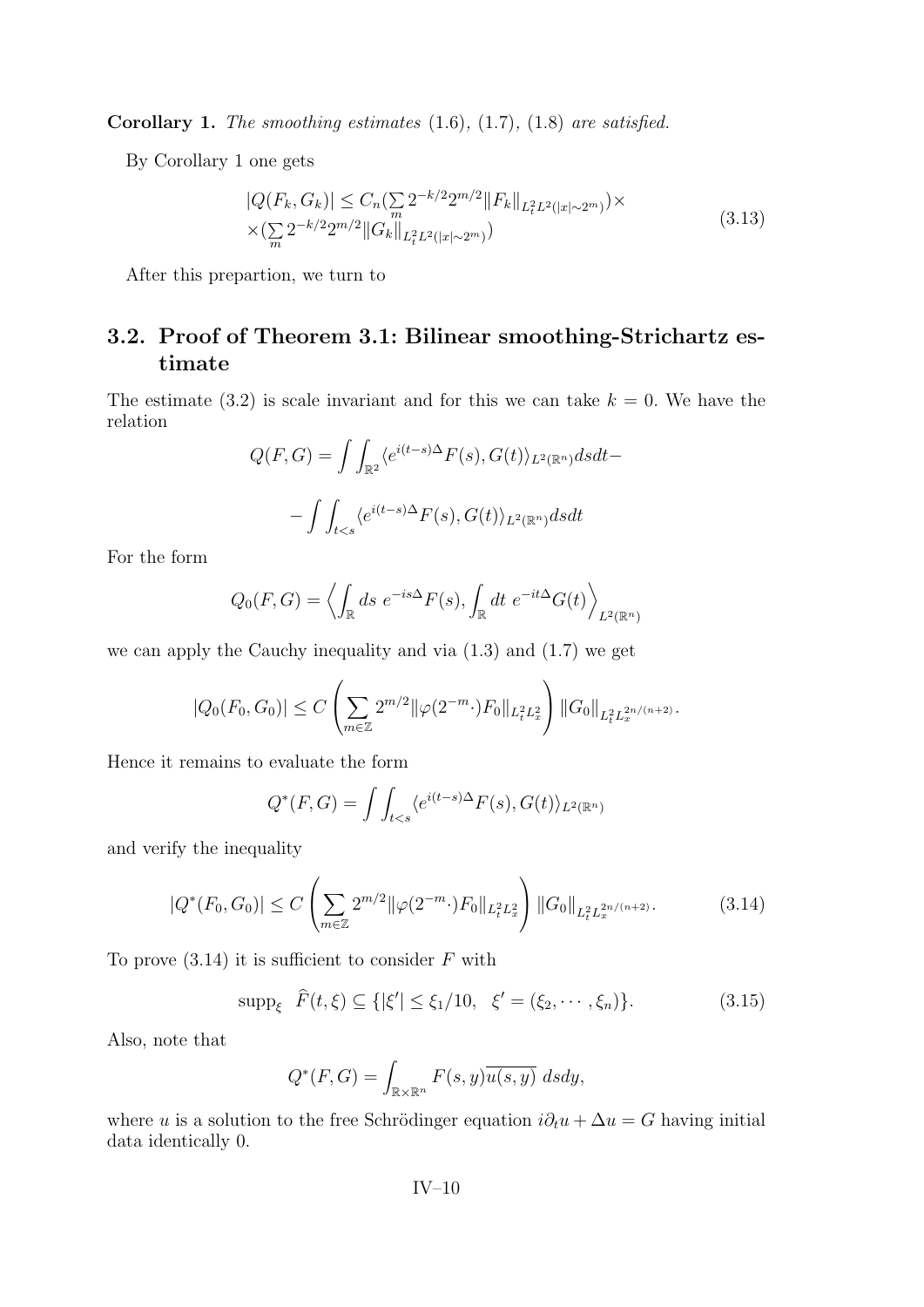<span id="page-11-0"></span>With [\(3.15\)](#page-10-0) in mind, apply Lemma 3 in Ionescu-Kenig [\[9\]](#page-16-0). We get

$$
||D_{x_1}^{1/2}u||_{L_{x_1}^{\infty}L_{x',t}^2} \lesssim ||G||_{L_t^2L_x^{2n/(n+2)}}\tag{3.16}
$$

Here and below we use the notations  $x = (x_1, x'), x' = (x_2, \dots, x_n)$ . So we have

$$
|Q^*(F,G)| \le C \left( \|D_{x_1}^{-1/2} F\|_{L_{x_1}^1 L_{x',t}^2} \right) \|G\|_{L_t^2 L_x^{2n/(n+2)}}.
$$
\n(3.17)

Thus, we need to establish the inequality

$$
||D_{x_1}^{-1/2}F_0||_{L_{x_1}^1L_{x',t}^2} \lesssim ||F_0||_{Y_0} = \sum_{m \in \mathbb{Z}} 2^{m/2} ||\varphi(2^{-m} \cdot) F_0||_{L_t^2L_x^2}.
$$

For the purpose it is sufficient to apply [\(2.6\)](#page-7-0), the Hölder inequality

$$
||g||_{L_{x_1}^1} \lesssim \sum_{m \in \mathbb{Z}} 2^{m/2} ||g||_{L_{x_1}^2},
$$

and note that

$$
D_{x_1}^{-1/2}F_0 = P(D)F_0,
$$

for some  $P(\xi) \in C_0^{\infty}(\mathbb{R}^n)$  due to our assumption [\(3.15\)](#page-10-0). This completes the proof of the Theorem.

#### **3.3. Proof of Theorem [3.2:](#page-8-0) bilinear energy – smoothing estimate**

The proof follows the same line of the proof of Theorem [3.1](#page-8-0) with the following changement: in the place of Ionescu-Kenig inequality (3.16) we use

$$
\sup_{t} \left\| \int_{0}^{t} e^{i(t-s)\Delta} F_{k}(s,\cdot) ds \right\|_{L_{x}^{2}} \leq C \left( \sum_{m \in \mathbb{Z}} 2^{m/2} 2^{-k/2} \| F_{k} \|_{L_{t}^{2} L^{2}(|x| \sim 2^{m})} \right). \tag{3.18}
$$

This estimate is trivial, since by the  $L^2$  energy conservation, the left-hand side of this inequality is equal to

$$
\sup_{t} \left\| \int_{0}^{t} e^{-is\Delta} F_{k}(s,\cdot) ds \right\|_{L_{x}^{2}}
$$

and applying the estimate [\(1.7\)](#page-2-0), we can finish the proof as before.

#### **4. Proof of Theorem [1.1](#page-4-0)**

We start by some reductions of the problem. First, note that  $(1.1)$  is in the form

$$
\begin{cases} \partial_t u - i\Delta u + 2A\nabla u = \tilde{F}(t, x) \\ u(0, x) = f(x), \end{cases}
$$
\n(4.1)

$$
IV-11
$$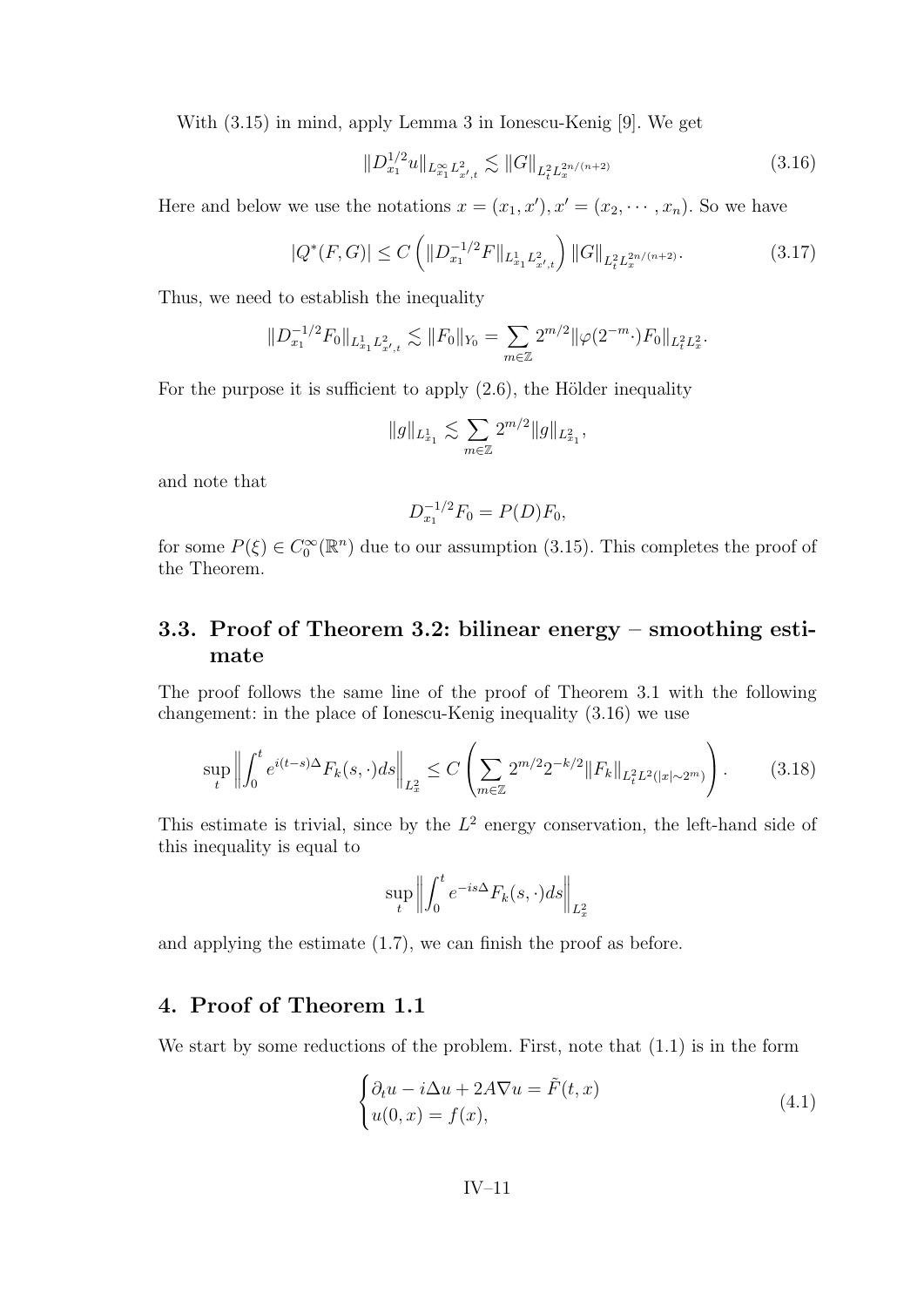<span id="page-12-0"></span>where  $\tilde{F} = F - div(A)u - i(\sum_j A_j^2)u$ . We claim that suffices to prove

$$
||u||_{X'} \le C_n (||f||_{L^2} + ||\tilde{F}||_X), \tag{4.2}
$$

for the solutions of [\(4.1\)](#page-11-0). Indeed, assuming the validity of (4.2) and since by our assumptions and Sobolev embedding  $\|\nabla A\|_{L_t^{\infty}L_x^{n/2}} + \|A\|_{L_t^{\infty}L_x^n} \leq C\|\nabla A\|_{L_t^{\infty}L_x^{n/2}} \leq$ Cε. We have

$$
||u||_{X'} \leq C||f||_{L^{2}} + C||\tilde{F}||_{X} \leq
$$
  
\n
$$
\leq C||f||_{L^{2}} + C||F||_{X} + C(||\nabla A||_{L_{t}^{\infty}L_{x}^{n/2}} + ||A||_{L_{t}^{\infty}L_{x}^{n}}^{2})||u||_{L^{2}L^{2n/(n-2)}}
$$
  
\n
$$
\leq C_{n}||f||_{L^{2}} + C_{n}||F||_{X} + C_{n}\varepsilon||u||_{L^{2}L^{2n/(n-2)}} \leq
$$
  
\n
$$
\leq C_{n}||f||_{L^{2}} + C_{n}||F||_{X} + C_{n}\varepsilon||u||_{X'}.
$$

It follows that

$$
||u||_{X'} \leq C||f||_{L^2} + C||F||_X,
$$

as claimed, as long as  $\varepsilon$  :  $C_n \varepsilon < 1/2$ .

Thus, we concentrate on showing (4.2) for the solutions of [\(4.1\)](#page-11-0), where we denote the right hand side by  $F$  again.

Next, we take a Littlewood-Paley projection of [\(4.1\)](#page-11-0). We get

$$
\partial_t u_k - i \Delta u_k = F_k - 2A_{< k-6} \nabla u_k - 2E^k := H_k,
$$

where  $E^k$  is the error term  $E^k = P_k(A\nabla u) - A_{\leq k-6}\nabla u_k$  given by [\(2.1\)](#page-6-0).

We will show that the solution to  $\partial_t u_k - i \Delta u_k = H_k$  with initial data  $u_k(0, x) = f_k$ , satisfies the estimate

$$
||u_k||_{X'} \le C||f_k||_{L^2} + C||H_k||_X \tag{4.3}
$$

We will show first how (4.3) implies Theorem [1.1](#page-4-0) and then we proceed to show  $(4.3).$ 

#### **4.1.** (4.3) **implies Theorem [1.1](#page-4-0)**

Apply (4.3) to  $u_k$ . We have

$$
||u_k||_{X'} \leq C||f_k||_{L^2} + C(||F_k||_X + ||E^k||_{L^2 L^{2n/(n+2)}} + C \sum_{m} 2^{m/2} 2^{-k/2} ||A_{< k-6} \nabla u_k||_{L^2 L^2(|x| \sim 2^m)})
$$
\n(4.4)

We will need the following estimates.

$$
\left(\sum_{k} \|E^{k}\|_{L^{2}L^{2n/(n+2)}}^{2}\right)^{1/2} \leq C_{n}\varepsilon\left(\sum_{k} \|u\|_{L^{2}L^{2n/(n-2)}}^{2}\right)^{1/2} \leq C_{n}\varepsilon\|u\|_{X'}\qquad(4.5)
$$

$$
\sum_{m} 2^{m/2} 2^{-k/2} \|A_{< k-6} \nabla u_k\|_{L^2 L^2(|x| \sim 2^m)} \leq C_n \varepsilon \|u_k\|_{X'_k}.
$$
\n(4.6)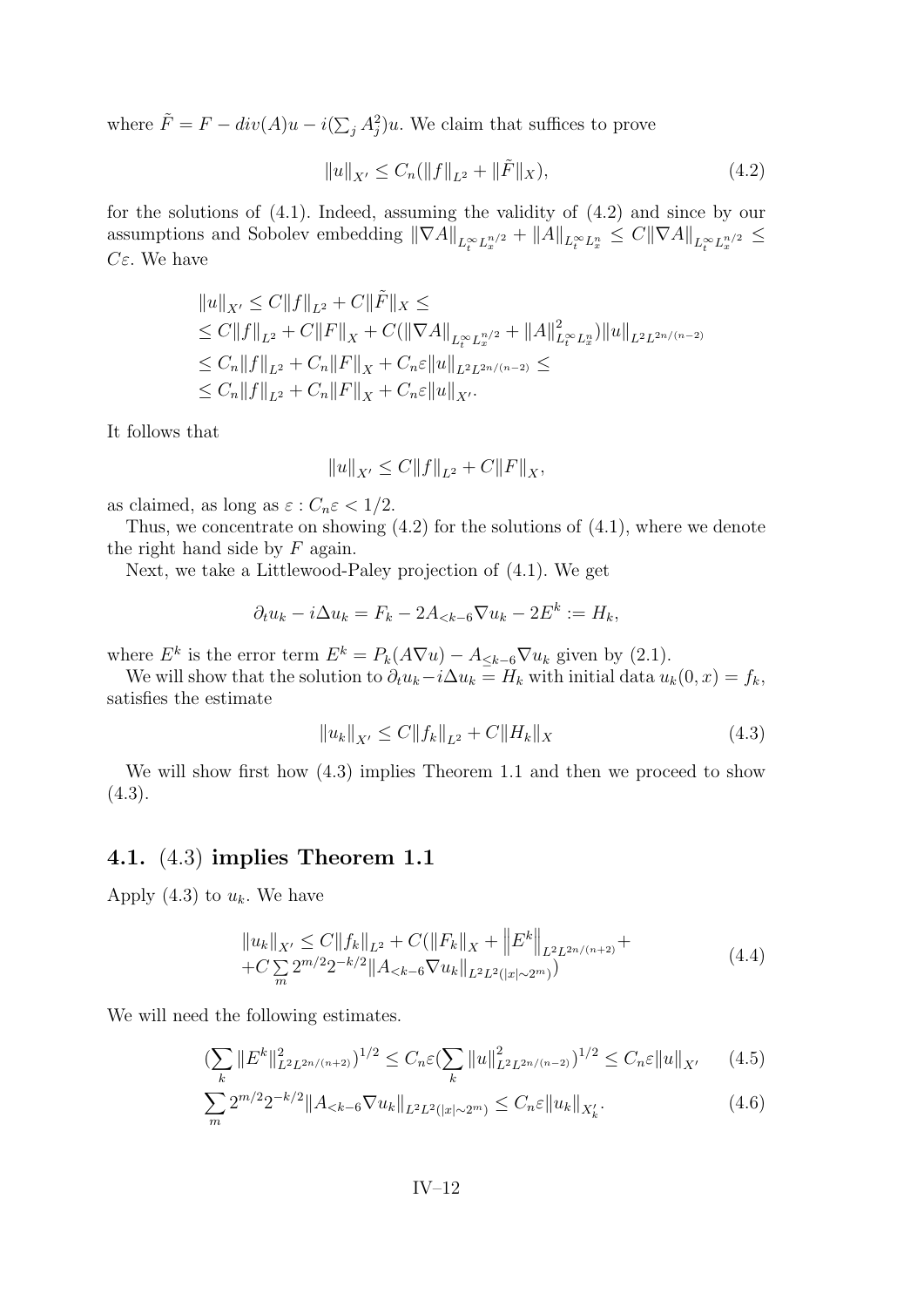Let us show first how based on  $(4.5)$  and  $(4.6)$ , we finish the proof of Theorem [1.1.](#page-4-0) Plugging in these estimates in  $(4.4)$ , using the definition  $(1.12)$  of X' and square summing in  $k$  yields

$$
||u||_{X'} = \left(\sum_{k} ||u_k||_{X'_k}^2\right)^{1/2} \leq C_n(||f||_{L^2} + ||F||_X) + C_n \varepsilon ||u||_{X'},
$$

whence since  $\varepsilon$  :  $C_n \varepsilon < 1/2$ ,

$$
||u||_{X'} \leq C_n (||f||_{L^2} + ||F||_X).
$$

Thus, for this section, remains to see [\(4.5\)](#page-12-0) and [\(4.6\)](#page-12-0).

#### **4.1.1. Proof of** [\(4.6\)](#page-12-0)

Let  $\tilde{k}$  be integer with  $|k - \tilde{k}| \leq 3$ . We have

$$
\sum_{m} 2^{m/2} 2^{-k/2} \|A_{< k-6} \nabla u_{\widetilde{k}}\|_{L^2 L^2(|x| \sim 2^m)} \lesssim
$$
\n
$$
\lesssim \left( \sum_{m} 2^m \|A_{< k-5}\|_{L^\infty L^\infty(|x| \sim 2^m)} \right) \sup_m 2^{-m/2} 2^{-k/2} \|\nabla u_{\widetilde{k}}\|_{L^2 L^2(|x| \sim 2^m)} \le
$$
\n
$$
\leq C_n \varepsilon \sup_m 2^{-m/2} 2^{-k/2} \|\nabla u_{\widetilde{k}}\|_{L^2 L^2(|x| \sim 2^m)}.
$$

This last expression is very similar to  $||u_{\tilde{k}}||_{X'}$ . We will show that it is controlled by<br>it which of course is enough to establish  $(A, \mathcal{E})$ it, which of course is enough to establish [\(4.6\)](#page-12-0). Fix an m. Then

$$
2^{-m/2}2^{-k/2}\left\|\nabla u_{\widetilde{k}}\right\|_{L^2L^2(|x|\sim 2^m)}\lesssim 2^{-m/2}2^{k/2}\left\|\varphi(2^{-m}\cdot)Q_{\widetilde{k}}u_{\widetilde{k}}\right\|_{L^2L^2},
$$

where  $Q_k$  acts as a (vector) multiplier  $\psi(2^{-k}\xi)2^{-k}\xi$ . We have by the Calderón commutator estimate<sup>2</sup> and the Bernstein inequality

$$
2^{-m/2} 2^{k/2} \left\| \varphi(2^{-m} \cdot) Q_k u_k \right\|_{L^2 L^2} \leq 2^{-m/2} 2^{k/2} \left\| Q_k(\varphi(2^{-m} \cdot) u_k) \right\|_{L^2 L^2} +
$$
  
+2^{-m/2} 2^{k/2} \left\| [Q\_k, \varphi(2^{-m} \cdot) ] u\_k \right\|\_{L^2 L^2} \lesssim 2^{-m/2} 2^{k/2} \left\| \varphi(2^{-m} \cdot) u\_k \right\|\_{L^2 L^2} +  
+2^{-k/2} \| u\_k \|\_{L^2\_t L^{2n/(n-3)}} \lesssim 2^{-m/2} 2^{k/2} \left\| \varphi(2^{-m} \cdot) u\_k \right\|\_{L^2 L^2} + \| u\_k \|\_{L^2\_t L^{2n/(n-2)}}  
\leq C\_n \| u\_k \|\_{X'\_k}.

<sup>2</sup>We are using the particular form  $\|[Q_k, \varphi(2^{-m}\cdot)]u_k\|_{L^2L^2} \leq$  $2^{-k}2^{-m}\|(\nabla\varphi)(2^{-m}\cdot)\|_{L^{2n/3}}\|u_k\|_{L^{2n/(n-3)}}=2^{-k}2^{m/2}\|u_k\|_{L^{2n/(n-3)}}$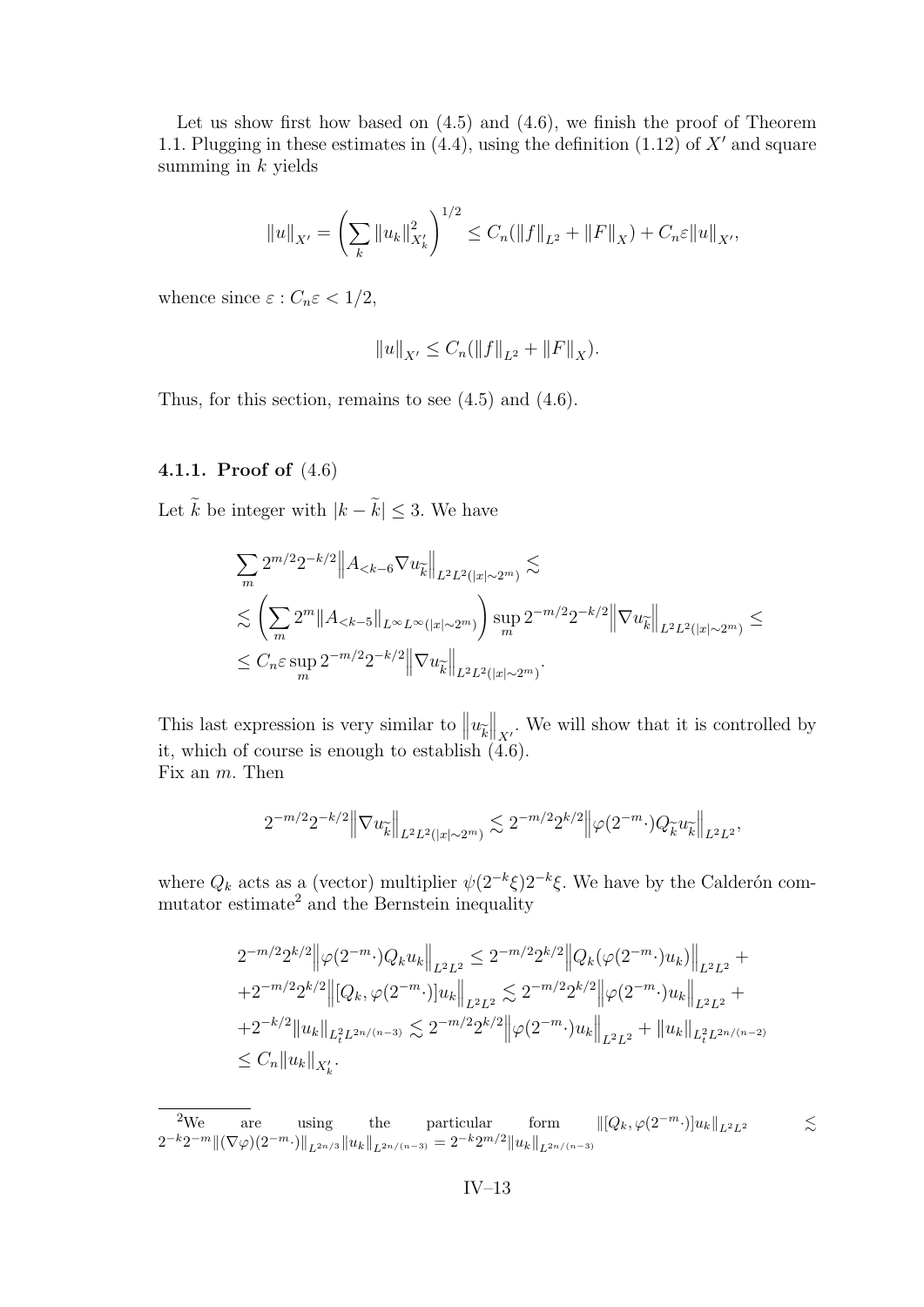#### **4.1.2. Proof of** [\(4.5\)](#page-12-0)

We treat  $E^k$  on a term-by-term basis in  $(2.1)$ . For the first term, by Calderón commutators,

$$
\begin{split}\n&\left(\sum_{k} \left\| [P_k, A_{< k-6}] \nabla u_k \right\|_{L^2 L^{2n/(n+2)}}^2 \right)^{1/2} \lesssim \\
&\lesssim (\sum_{k} \left\| \nabla A_{< k-6} \right\|_{L^\infty L^{n/2}}^2 \left\| u_{k-3 \le k+3} \right\|_{L^2 L^{2n/(n-2)}}^2)^{1/2} \lesssim \\
&\lesssim \sup_{k} \left\| \nabla A_{< k-6} \right\|_{L^\infty L^{n/2}} \left( \sum_{k} \left\| u_{k-3 \le k+3} \right\|_{L^2 L^{2n/(n-2)}}^2 \right)^{1/2} \lesssim \\
&\lesssim \left\| \nabla A \right\|_{L^\infty L^{n/2}} \left\| u \right\|_{X'}.\n\end{split}
$$

For the second term, we have by standard Littlewood-Paley theory

$$
\label{estim} \begin{split} & \bigl(\sum_k \|P_k G\|_{L^2 L^{2n/(n+2)}}^2\bigr)^{1/2} \lesssim \|G\|_{L^2 L^{2n/(n+2)}},\\ & \bigl\|(\sum_l |g_l|^2)^{1/2}\|_{L^p} \sim \|g\|_{L^p} \qquad \text{for all} \quad 1 < p < \infty. \end{split}
$$

whence with  $m, \ell \in \mathbb{Z}$  with  $|m - \ell| \leq 8$  we have

$$
\begin{split}\n&\left(\sum_{k} \|P_{k}\left(\sum_{|\ell-m| \leq 8} A_{\ell} \cdot \nabla u_{m}\right)\|_{L^{2} L^{2n/(n+2)}}^{2}\right)^{1/2} \sim \\
&\sim \|\sum_{|\ell-m| \leq 8} A_{\ell} \cdot \nabla u_{m}\|_{L^{2} L^{2n/(n+2)}} \lesssim \\
&\lesssim \|\left(\sum_{\ell} 2^{2l} |A_{\ell}|^{2}\right)^{1/2} \|_{L^{\infty} L^{n/2}} \|\left(\sum_{m} |\tilde{P}_{m} u|^{2}\right)^{1/2} \|_{L^{2} L^{2n/(n-2)}} \sim \\
&\sim \|\nabla A\|_{L^{\infty} L^{n/2}} \|u\|_{L^{2} L^{2n/(n-2)}} \lesssim \varepsilon \|u\|_{X'}.\n\end{split}
$$

For the third term in [\(2.1\)](#page-6-0), observe that since for all  $1 \le p \le 2$ ,

$$
\left(\sum_{k} \|G^k\|_{L^p}^2\right)^{1/2} \le C_n \|\left(\sum_{k} |G^k|^2\right)^{1/2} \|_{L^p}
$$

we can estimate by

$$
\begin{split}\n&\left(\sum_{k} \|P_{k}(A_{k-3\leq \cdot \leq k+3} \cdot \nabla u_{< k-5})\|_{L^{2}L^{2n/(n+2)}}^{2}\right)^{1/2} \lesssim \\
&\lesssim \left(\sum_{k} 2^{2k} \|A_{k-3\leq \cdot \leq k+3} \tilde{P}_{< k-5} u\|_{L^{2}L^{2n/(n+2)}}^{2}\right)^{1/2} \lesssim \\
&\lesssim \left\| (\sum_{k} 2^{2k} |A_{k-3\leq \cdot \leq k+3}|^{2})^{\tilde{P}_{< k-5} u|^{2})^{1/2} \|_{L^{2}L^{2n/(n+2)}} \lesssim \\
&\lesssim \left\| (\sum_{k} 2^{2k} |A_{k-3\leq \cdot \leq k+3}|^{2})^{1/2} \|_{L^{\infty}L^{n/2}} \right\| \sup_{k} |\tilde{P}_{< k-5} u| \|_{L^{2}L^{2n/(n-2)}} \lesssim \\
&\lesssim \|\nabla A\|_{L^{\infty}L^{n/2}} \|u\|_{L^{2}L^{2n/(n-2)}} \lesssim \varepsilon \|u\|_{X'},\n\end{split}
$$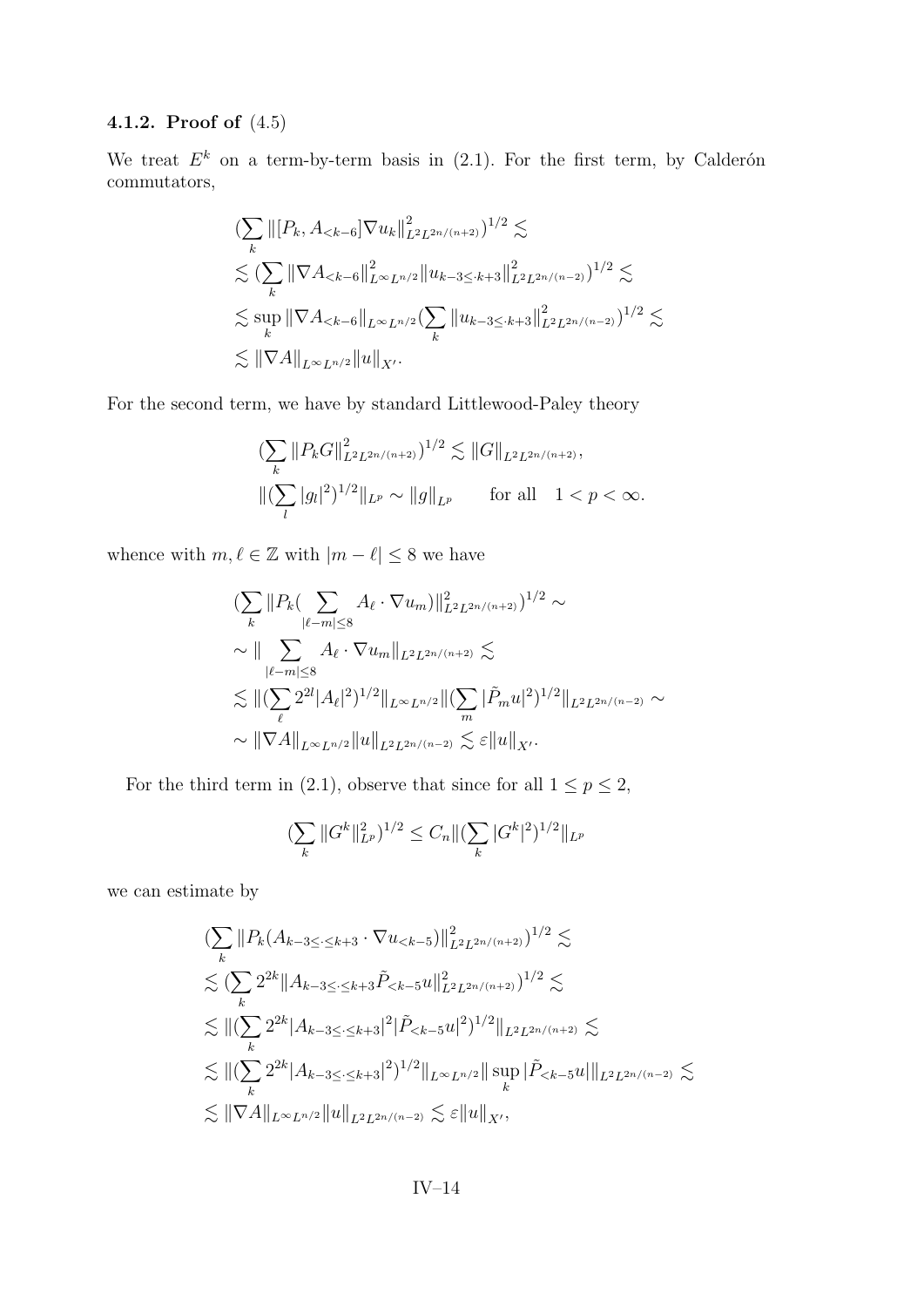Here, we have used the pointwise estimate(see section 6.1, Chapter I, [\[18\]](#page-17-0))  $\sup_k |\tilde{P}_{\leq k-5}u|(x) \leq$  $CM(u)(x)$ , where  $M(u)$  is the Hardy-Littlewood maximal function and therefore

$$
\|\sup_k|\tilde{P}_{< k-5}u|\|_{L^p}\leq C\|u\|_{L^p}
$$

for all  $1 < p < \infty$ .

#### **4.2. The proof of** [\(4.3\)](#page-12-0)

The nontrivial part of [\(4.3\)](#page-12-0) is the case when  $u_k$  is the solution to  $\partial_t u_k - i \Delta u_k = H_k$ with zero initial data  $u_k(0, x) = 0$ . Then the fact that the norm of  $X_k$  has three components implies that the inequality

$$
||u_k||_{X'} \le C||H_k||_X
$$

is equivalent to the following nine inequalities

$$
||u_k||_{L^2L^{2n/(n-2)}} \leq C||H_k||_{L^2_tL^{2n/(n+2)}}\tag{4.7}
$$

$$
||u_k||_{L^2L^{2n/(n-2)}} \leq C||H_k||_{L^1_tL^2}
$$
\n(4.8)

$$
||u_k||_{L^2L^{2n/(n-2)}} \le C \sum_m 2^{m/2} 2^{-k/2} ||H_k||_{L^2_tL^2(|x|\sim 2^m)},
$$
\n(4.9)

$$
||u_k||_{L^{\infty}L^2} \le C||H_k||_{L^2_t L^{2n/(n+2)}} \tag{4.10}
$$

$$
||u_k||_{L^{\infty}L^2} \le C||H_k||_{L_t^1L^2}
$$
\n(4.11)

$$
||u_k||_{L^{\infty}L^2} \le C \sum_{m} 2^{m/2} 2^{-k/2} ||H_k||_{L^2_t L^2(|x| \sim 2^m)}, \tag{4.12}
$$

$$
2^{k/2} \sup_{m} 2^{-m/2} \|u_k\|_{L_t^2 L^2(|x| \sim 2^m)} \le C \|H_k\|_{L_t^2 L^{2n/(n+2)}}, \tag{4.13}
$$

$$
2^{k/2} \sup_{m} 2^{-m/2} \|u_k\|_{L_t^2 L^2(|x| \sim 2^m)} \le C \|H_k\|_{L_t^1 L^2}, \tag{4.14}
$$

and

$$
2^{k/2} \sup_{m} 2^{-m/2} \|u_k\|_{L_t^2 L^2(|x| \sim 2^m)} \le
$$
  
 
$$
\le C \sum_{m} 2^{m/2} 2^{-k/2} \|H_k\|_{L_t^2 L^2(|x| \sim 2^m)}.
$$
 (4.15)

The estimates  $(4.7)$ ,  $(4.8)$ ,  $(4.10)$  and  $(4.11)$  are Strichartz inequalities (see  $(1.4)$ ) for general case).

The estimate (4.15) is smoothing - smoothing estimate established in Corollary [1\(](#page-10-0) actually they follow from the bilinear estimate [\(3.13\)](#page-10-0)) .

The estimates (4.9), (4.13) are smoothing - endpoint Strichartz inequalities following from bilinear estimate of Theorem [3.1.](#page-8-0)

Finally, the estimates (4.12), (4.14) are smoothing - energy inequalities following from bilinear estimate of Theorem [3.2.](#page-8-0)

The first inequality is the usual Strichartz estimate, while the second one is equivalent to  $(3.2)$ .

This completes the proof of the inequality [\(4.3\)](#page-12-0) and Theorem [1.1.](#page-4-0)

$$
IV-15
$$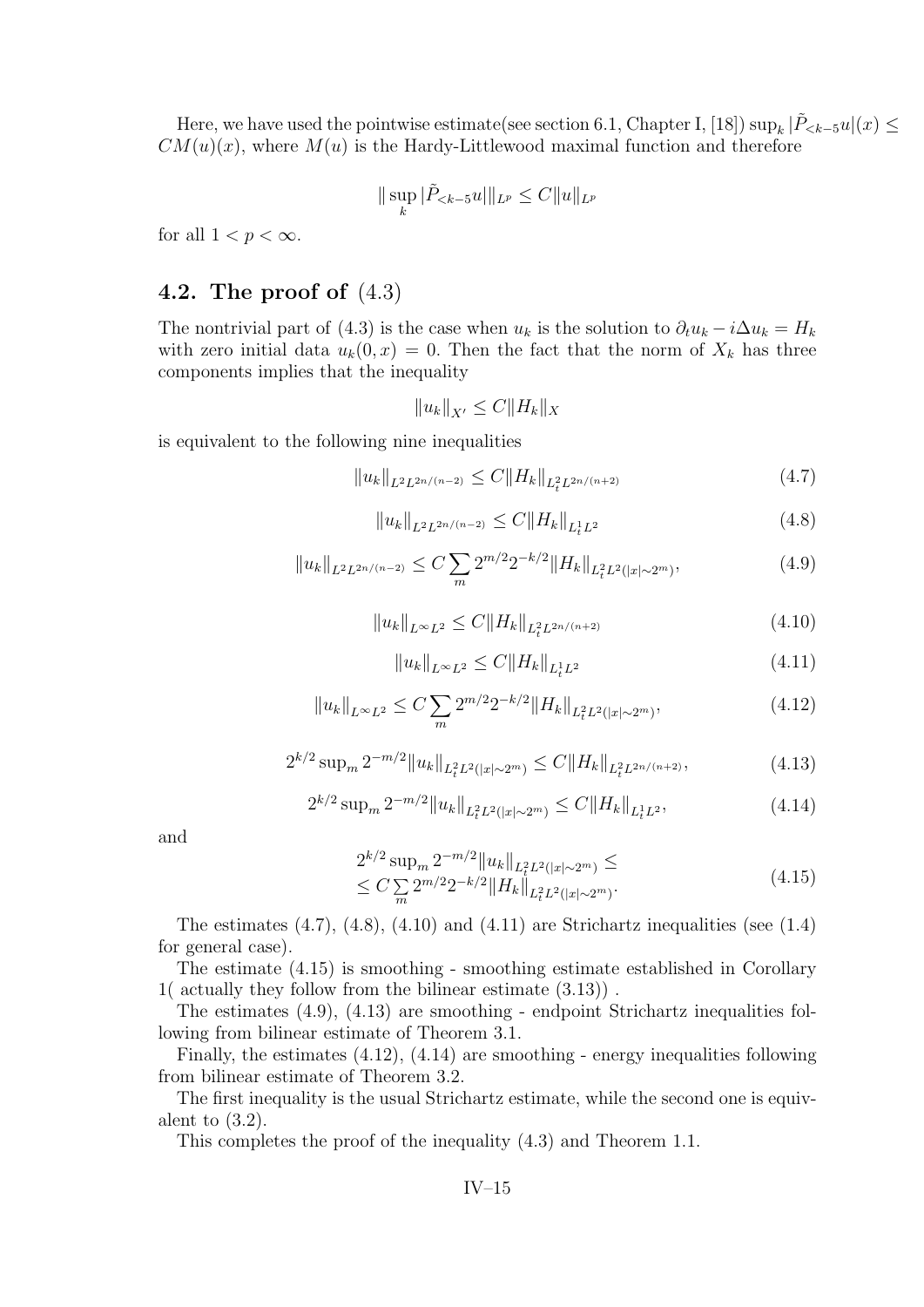#### <span id="page-16-0"></span>**References**

- [1] S. Agmon. Spectral properties of Schrödinger operators and scattering theory. *Ann. Scuola Norm. Sup. Pisa Cl. Sci. (4)*, 2(2):151–218, 1975.
- [2] P. Alsholm and G. Schmidt. Spectral and scattering theory for Schrödinger operators. *Arch. Rational Mech. Anal.*, 40:281–311, 1970/1971.
- [3] A. A. Balinsky, W. D. Evans, R. T. Lewis, On the number of negative eigenvalues of Schrödinger operators with an Aharonov-Bohm magnetic field. *R. Soc. Lond. Proc. Ser. A Math. Phys. Eng. Sci.* **457** (2001), no. 2014, 2481–2489.
- [4] J. A. Barcelo, A. Ruiz, and L. Vega. Weighted estimates for the Helmholtz equation and some applications. *J. Funct. Anal.* **150** (1997), 356–382.
- [5] J. Bergh and J. Löfström, Interpolation spaces, *Springer* Berlin, Heidelberg, New York, 1976.
- [6] V. Georgiev and M. Tarulli. Scale invariant energy smoothing estimates for the Scrödinger Equation with small Magnetic Potential. Preprint Universitá di Pisa, 2005.
- [7] J. Ginibre and G. Velo. Generalized Strichartz inequalities for the wave equation. *J. Funct. Anal.*, **133(1)** (1995) 50–68.
- [8] L. Hörmander, *The analysis of linear partial differential operators. II. Differential operators with constant coefficients.* Fundamental Principles of Mathematical Sciences, 257. Springer-Verlag, Berlin, 1983.
- [9] A. Ionescu, C. Kenig, *Well posedness and local smoothing of solutions of Schrödinger equations* preprint 2005.
- [10] C. Kenig, G. Ponce, L. Vega, *Oscillatory integrals and regularity of dispersive equations*, *Indiana Univ. Math. J.*, **40** (1991), 33–69.
- [11] C. Kenig, G. Ponce, L. Vega, *Small solutions to nonlinear Schrödinger equations.*, *Ann. Inst. H. Poincaré Anal. Non Linéaire*, **10** (1993), no. 3, 255–288.
- [12] C. Kenig, G. Ponce, L. Vega, *Smoothing effects and local existence theory for the generalized nonlinear Schrödinger equations.*, *Invent. Math.*, **134** (1998), no. 3, 489–545.
- [13] M. Keel and T. Tao. Endpoint Strichartz estimates. *Amer. J. Math.*, 120(5):955–980, 1998.
- [14] I. Rodnianski, T. Tao, *Global regularity for the Maxwell-Klein-Gordon equation with small critical Sobolev norm in high dientions*. *Comm. Math. Phys.* 2005.
- [15] A. Ruiz, L. Vega *On local regularity of Schrödinger equations*. *Int. Math. Research Notes* **1**, 1993, 13 – 27 .
- [16] A. Ruiz, L. Vega *Local regularity of solutions to wave equations with time– dependent potentials*. *Duke Math. Journal* **76, 1**, 1994, 913 – 940.